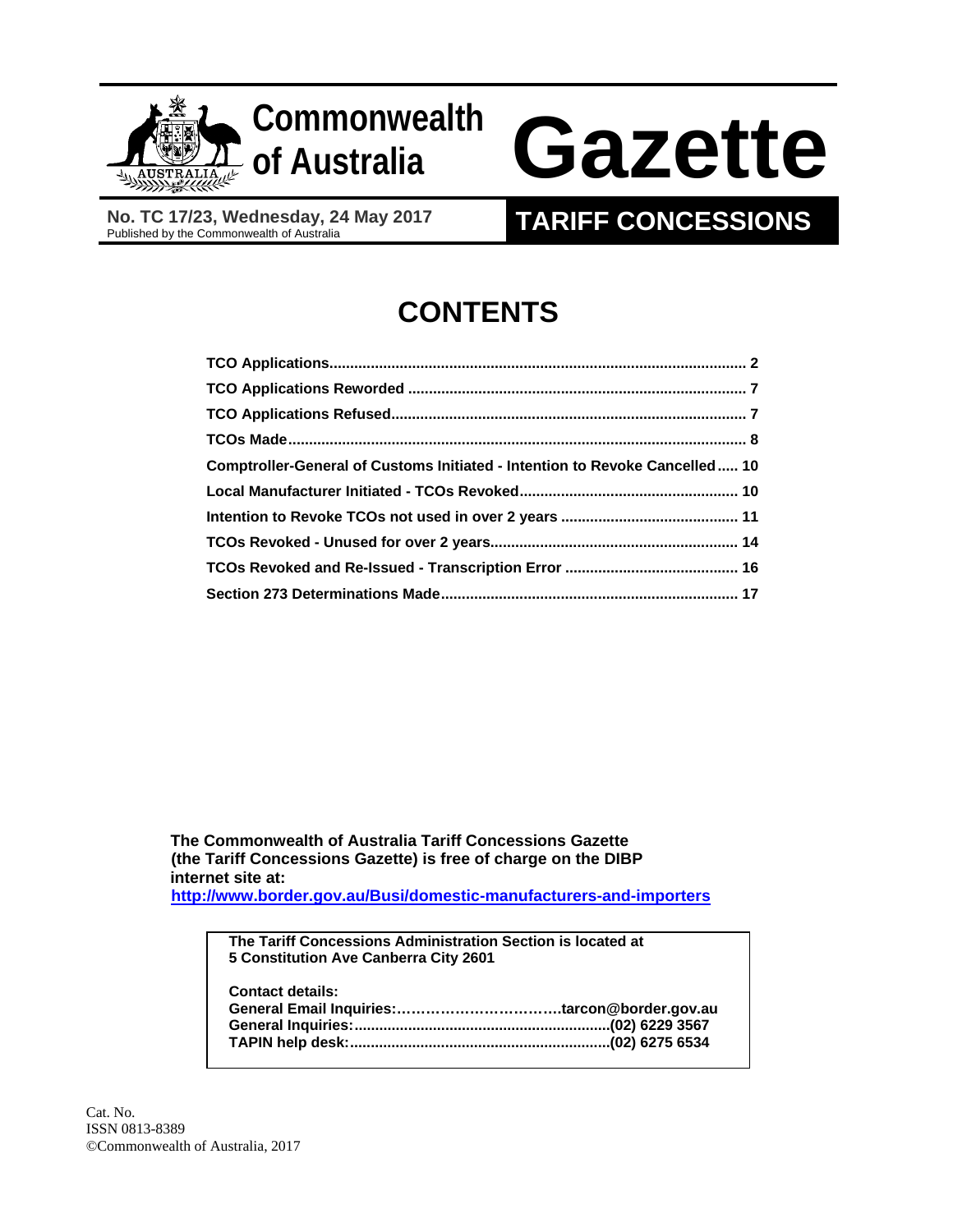#### **CUSTOMS ACT 1901 - NOTICE PURSUANT TO SECTION 269K(1) - APPLICATIONS MADE FOR TARIFF CONCESSION ORDERS**

Applications have been lodged for Tariff Concession Orders for the goods described in the following TABLE.

Australian manufacturers who wish to contest the granting of a Tariff Concession Order for the goods described are invited to lodge a submission in writing in an approved form. Submissions must be lodged within 50 days of the date of publication of this Notice.

The operative date (Op.) and TC reference number follow the description of goods.

To assist local manufacturers, the use(s) to which the goods can be put follow the description of goods.

Objections to the making of TCO submission forms are available at

http://www.border.gov.au/Forms/Documents/b444.pdf

Contact: Email tarcon@border.gov.au

| Description of Goods including the<br>Customs Tariff Classification |                                                                                                                                                                                                                                                                                                                                                                                                                  |  | Schedule 4 Item Number<br>General Duty Rate |                |
|---------------------------------------------------------------------|------------------------------------------------------------------------------------------------------------------------------------------------------------------------------------------------------------------------------------------------------------------------------------------------------------------------------------------------------------------------------------------------------------------|--|---------------------------------------------|----------------|
| 3603.00.00                                                          | INITIATING UNITS, DETONATOR, electronic<br>Op. 24.04.17                                                                                                                                                                                                                                                                                                                                                          |  | $-$ TC 1743218                              | 50             |
|                                                                     | Stated Use:<br>Initiating component for detonators used in blasting applications                                                                                                                                                                                                                                                                                                                                 |  |                                             |                |
|                                                                     | Applicant: DYNO NOBEL ASIA PACIFIC PTY LTD                                                                                                                                                                                                                                                                                                                                                                       |  |                                             | 5 <sup>°</sup> |
| 7308.90.00                                                          | PEDESTALS, COOLING TUNNEL, unassembled, including ALL of the<br>following:<br>(a) stainless steel checkered plate covering;<br>(b) stairs AND rails;<br>(c) chemical dowel fixtures                                                                                                                                                                                                                              |  |                                             | 50             |
|                                                                     | Op. 27.04.17                                                                                                                                                                                                                                                                                                                                                                                                     |  | $-$ TC 1744046                              |                |
|                                                                     | Stated Use:<br>To support and provide access to a cooling tunnel                                                                                                                                                                                                                                                                                                                                                 |  |                                             |                |
|                                                                     | Applicant: JB & BROTHERS PTY LTD                                                                                                                                                                                                                                                                                                                                                                                 |  |                                             | 5 <sup>°</sup> |
| 8413.70.90                                                          | WATER AND SLUDGE STORAGE UNIT, ROAD SWEEPER RECYCLING PLANT,<br>including ALL of the following:<br>(a) containerised water AND buffer tank;<br>(b) air flotation lightweight removal system;<br>(c) sludge recirculation pump AND pipework;<br>(d) water recycle pump AND motor;<br>(e) water AND buffer tank level measuring probe;<br>(f) steel support structure AND accessibility structures<br>Op. 18.04.17 |  | $-$ TC 1741295                              | 50             |
|                                                                     | Stated Use:<br>The module is part of a road and gully sweeping recycling plant                                                                                                                                                                                                                                                                                                                                   |  |                                             |                |
|                                                                     | Applicant: DOWNER EDI WORKS PTY LTD                                                                                                                                                                                                                                                                                                                                                                              |  |                                             | $5\%$          |
| 8421.19.00                                                          | CENTRIFUGE DECANTER, ROAD SWEEPER RECYCLING PLANT,<br>(a) variable speed bowl;<br>(b) liquid discharge chutes;<br>(c) solids discharge chutes;<br>(d) dewatering process control panel;<br>(e) local decanter contol panels;<br>(f) pneumatically actuated solids discharge valve<br>Op. 18.04.17<br>Stated Use:                                                                                                 |  | $-$ TC 1741294                              | 50             |
|                                                                     | Part of a road and gully sweeping recycling plant                                                                                                                                                                                                                                                                                                                                                                |  |                                             |                |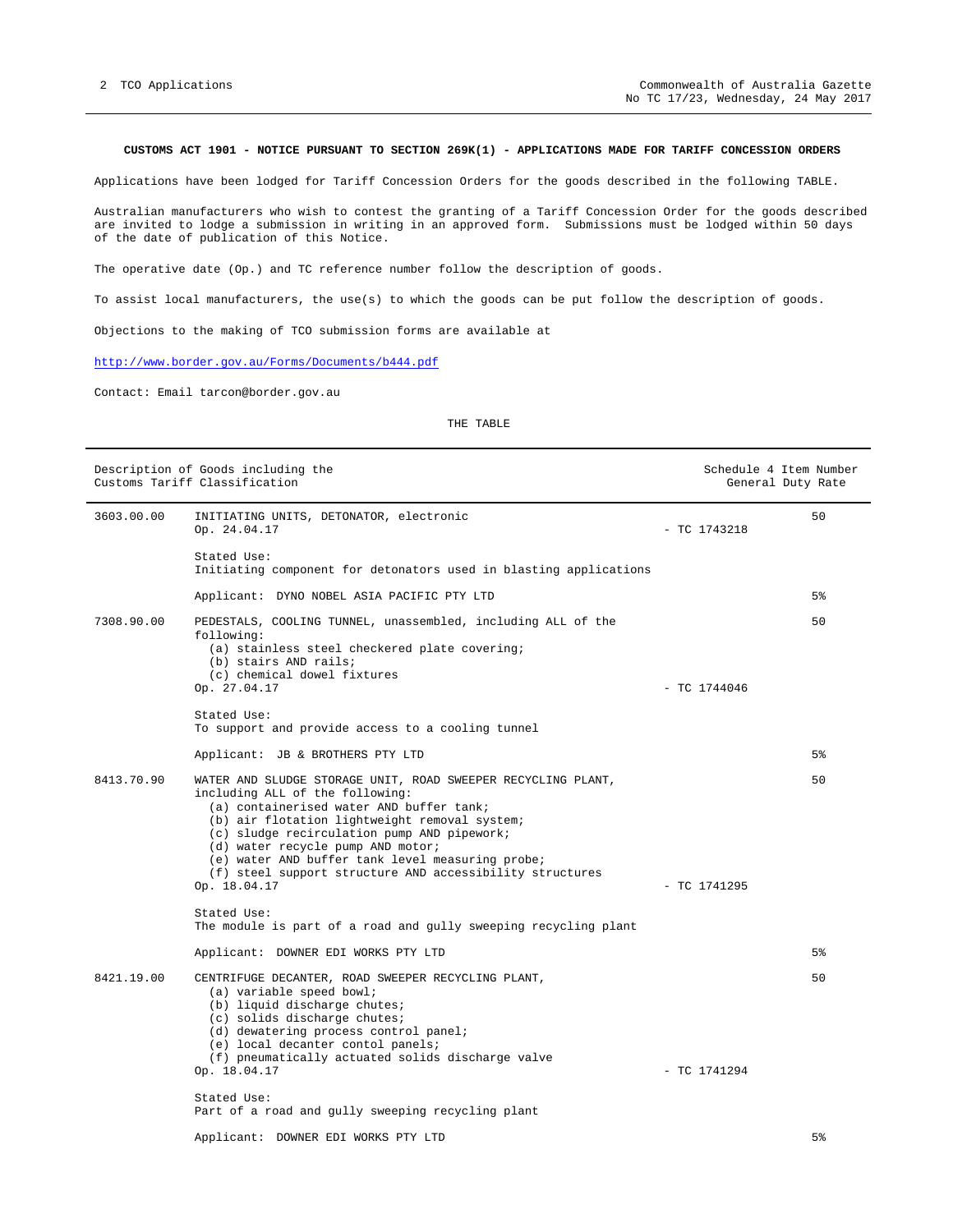|            | Description of Goods including the<br>Customs Tariff Classification                                                                                                                                                                                                                                                                                                                                                                                                                                                                                                                                 |                | Schedule 4 Item Number<br>General Duty Rate |
|------------|-----------------------------------------------------------------------------------------------------------------------------------------------------------------------------------------------------------------------------------------------------------------------------------------------------------------------------------------------------------------------------------------------------------------------------------------------------------------------------------------------------------------------------------------------------------------------------------------------------|----------------|---------------------------------------------|
| 8421.29.90 | WET FEEDING SYSTEM, ROAD SWEEPING RECYCLING PLANT, including ALL<br>of the following:<br>$(a)$ receiving hoppers;<br>(b) dewatering screen;<br>$(c)$ sump;<br>(d) hydrocyclone;<br>(e) waste water balancing tank AND pump;<br>(f) sand slurry pump;<br>(g) pipework AND fittings;<br>(h) steel support structure AND accessibility structures<br>Op. 18.04.17<br>Stated Use:<br>The Module is part of a road and gully sweeping recycling plant<br>Applicant: DOWNER EDI WORKS PTY LTD                                                                                                             | $-$ TC 1741270 | 50<br>5%                                    |
|            |                                                                                                                                                                                                                                                                                                                                                                                                                                                                                                                                                                                                     |                |                                             |
| 8421.29.90 | SEPARATORS, OIL AND/OR GAS WELL EFFLUENT, three phase, whether<br>OR not trailer OR skid mounted, whether OR not assembled,<br>including ALL of the following:<br>(a) separator vessel;<br>(b) valves;<br>(c) pneumatic requlators;<br>(d) fluid vortex breaker;<br>(e) weir plate;<br>(f) mist extractor;<br>$(q)$ flow meters;<br>(h) oil level controller;<br>(i) pipework,<br>with OR without ANY of the following:<br>(i) fluid flow measurers;<br>(ii) debris outlet pipe;<br>(iii) deflector plate;<br>(iv) coalescing plates;<br>(v) foam breaker;<br>(vi) vortex generator<br>Op. 21.04.17 | $-$ TC 1742624 | 50                                          |
|            | Stated Use:                                                                                                                                                                                                                                                                                                                                                                                                                                                                                                                                                                                         |                |                                             |
|            | To separate effluent materials extracted from oil and gas wells                                                                                                                                                                                                                                                                                                                                                                                                                                                                                                                                     |                |                                             |
|            | Applicant: SCHLUMBERGER AUSTRALIA PTY LTD                                                                                                                                                                                                                                                                                                                                                                                                                                                                                                                                                           |                | 5 <sup>°</sup>                              |
| 8424.89.90 | WASHING MACHINES, FISH AND/OR FISH FILLET AND/OR DE-HEADED FISH<br>AND/OR GUTTED FISH, having ANY of the following:<br>(a) fish output capacity NOT less than 15 per minute and NOT<br>greater than 60 per minute;<br>(b) fish fillet output capacity NOT less than 20 per minute<br>and NOT greater than 40 per minute,<br>with OR without de-heading tables AND/OR belly rinsing pipes<br>AND/OR chemical dosing units AND/OR air blowers                                                                                                                                                         |                | 50                                          |
|            | Op. 26.04.17                                                                                                                                                                                                                                                                                                                                                                                                                                                                                                                                                                                        | $-$ TC 1743246 |                                             |
|            | Stated Use:<br>To wash fish fillets and fish whether or not the fish<br>is de-headed and/or gutted                                                                                                                                                                                                                                                                                                                                                                                                                                                                                                  |                |                                             |
|            | Applicant: MAREL AUSTRALIA PTY LTD                                                                                                                                                                                                                                                                                                                                                                                                                                                                                                                                                                  |                | 5 <sup>°</sup>                              |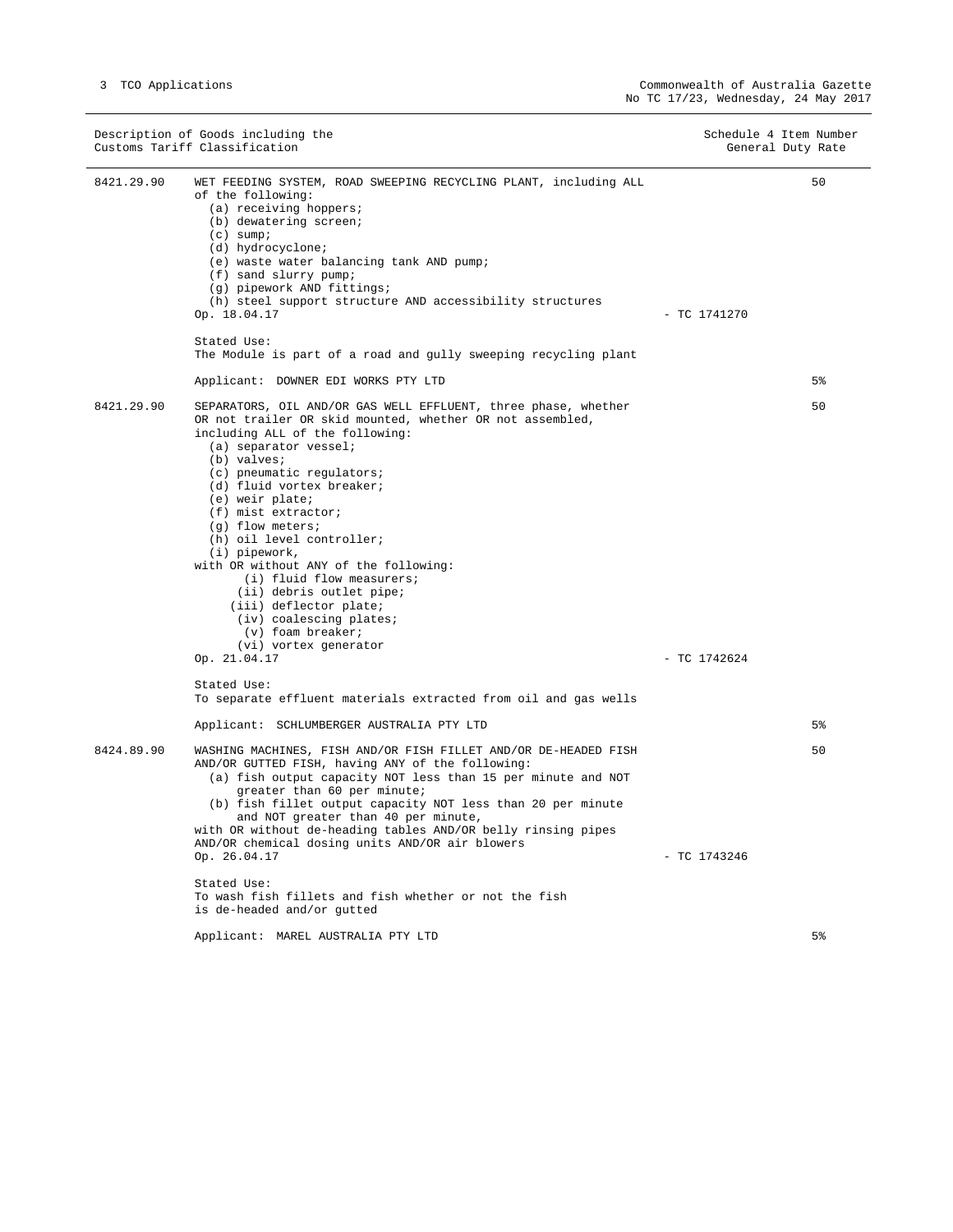$\overline{\phantom{0}}$ 

|            | Description of Goods including the<br>Customs Tariff Classification                                                                                                                                                                                                                                                                                                                                                                                  | Schedule 4 Item Number | General Duty Rate |
|------------|------------------------------------------------------------------------------------------------------------------------------------------------------------------------------------------------------------------------------------------------------------------------------------------------------------------------------------------------------------------------------------------------------------------------------------------------------|------------------------|-------------------|
| 8428.90.00 | PALLETISING SYSTEM, programmable logic controlled, including ALL<br>of the following:<br>(a) palletising machines;<br>(b) conveyors AND/OR conveyor belts;<br>(c) pallet de-stackers;<br>(d) cardboard layer sheet inserter;<br>(e) access platform, including BOTH of the following:<br>$(i)$ stairs;<br>(ii) metal grid floors AND/OR walls,<br>(f) parcel stoppers;<br>(g) isolator circuit breakers;<br>(h) control panel;<br>(i) barcode reader |                        | 50                |
|            | Op. 19.04.17<br>Stated Use:<br>For stacking and de-stacking pallets with parcels. Also for<br>inserting cardboard layers between pallets and for transporting<br>pallets                                                                                                                                                                                                                                                                             | $-$ TC 1741631         |                   |
|            | Applicant: DEMATIC PTY LTD                                                                                                                                                                                                                                                                                                                                                                                                                           |                        | $5\%$             |
| 8428.90.00 | PALLETISERS, programmable logic controlled, including ALL of the<br>following:<br>(a) conveyors AND/OR conveyor belts;<br>(b) parcel row forming table;<br>(c) parcel stoppers;<br>(d) parcel direction turning cross;<br>(e) control panel;<br>(f) parcel stacker;<br>(g) hoist<br>Op. 19.04.17                                                                                                                                                     | $-$ TC 1741633         | 50                |
|            | Stated Use:<br>For stacking parcels on pallets                                                                                                                                                                                                                                                                                                                                                                                                       |                        |                   |
|            | Applicant: DEMATIC PTY LTD                                                                                                                                                                                                                                                                                                                                                                                                                           |                        | $5\%$             |
| 8428.90.00 | SILO EXTRACTORS, WOOD CHIP<br>Op. 24.04.17                                                                                                                                                                                                                                                                                                                                                                                                           | $-$ TC 1743222         | 50                |
|            | Stated Use:<br>Extract wood chips from storage silos and deliver them to<br>conveyor systems in a particle board production process                                                                                                                                                                                                                                                                                                                  |                        |                   |
|            | Applicant: BORG MANUFACTURING PTY LTD                                                                                                                                                                                                                                                                                                                                                                                                                |                        | 5%                |
| 8436.80.90 | WOOD BRANCH CUTTING MACHINES, including ALL of the following:<br>(a) inlet hopper;<br>(b) belt conveyor;<br>(c) cut wood bagging frame<br>Op. 20.04.17                                                                                                                                                                                                                                                                                               | $-$ TC 1742144         | 50                |
|            | Stated Use:<br>For cutting wood branches into smaller logs that are used for<br>partial or full combustion at very high temperatures                                                                                                                                                                                                                                                                                                                 |                        |                   |
|            | Applicant: TRIPLE R BIOCHAR                                                                                                                                                                                                                                                                                                                                                                                                                          |                        | 5%                |
| 8465.99.00 | CHIPPERS, WOOD, having a drum diameter NOT less than 600 mm<br>Op. 24.04.17                                                                                                                                                                                                                                                                                                                                                                          | $-$ TC 1743226         | 50                |
|            | Stated Use:<br>Resize wood particles screened out of the production process in<br>a particle board manufacturing process                                                                                                                                                                                                                                                                                                                             |                        |                   |
|            | Applicant: BORG MANUFACTURING PTY LTD                                                                                                                                                                                                                                                                                                                                                                                                                |                        | 5%                |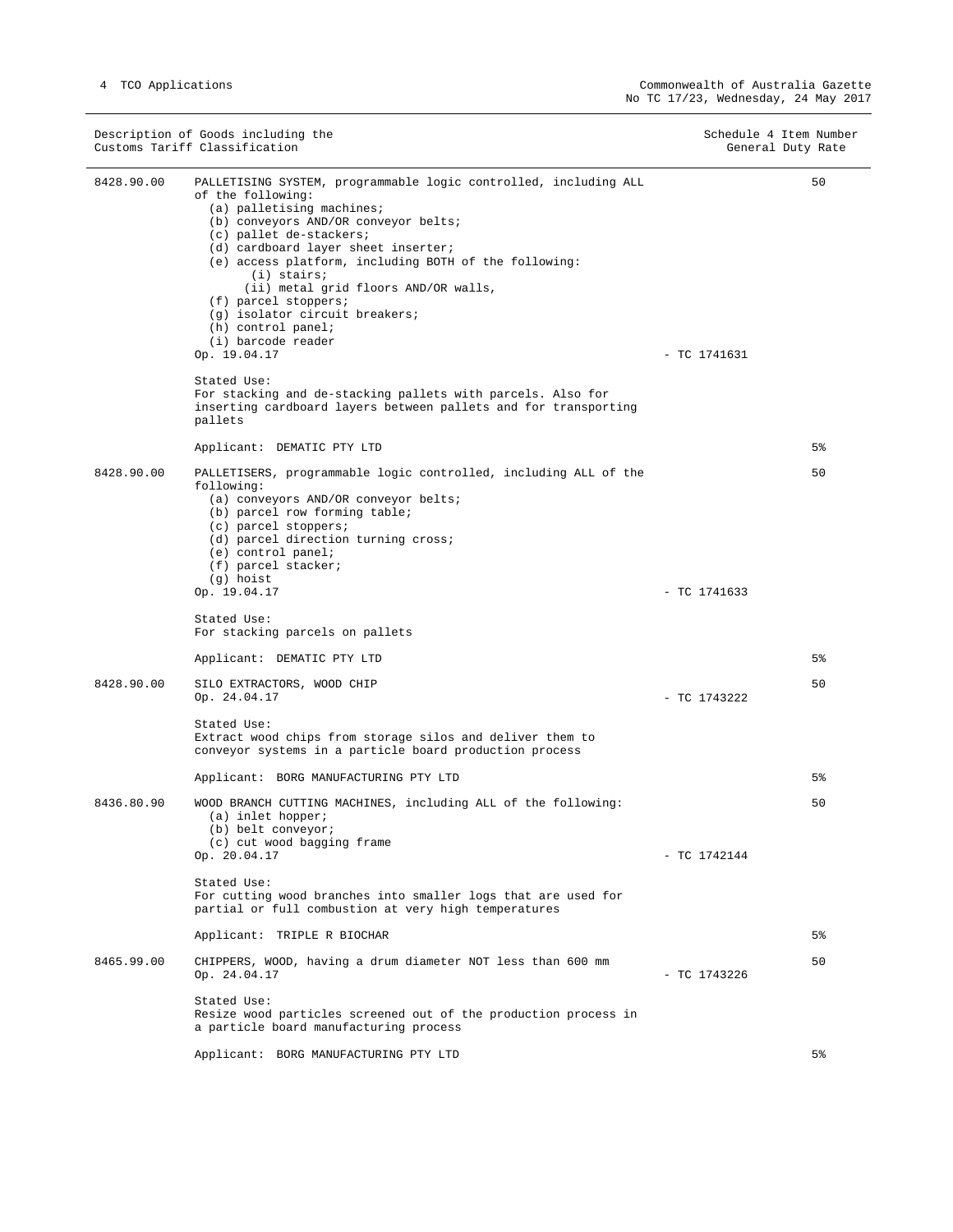$\overline{\phantom{0}}$ 

 $\overline{\phantom{a}}$ 

|            | Description of Goods including the<br>Customs Tariff Classification                                                                                                                                                                                                                                                                                                                                                                                                                                                                                                        | Schedule 4 Item Number<br>General Duty Rate |
|------------|----------------------------------------------------------------------------------------------------------------------------------------------------------------------------------------------------------------------------------------------------------------------------------------------------------------------------------------------------------------------------------------------------------------------------------------------------------------------------------------------------------------------------------------------------------------------------|---------------------------------------------|
| 8474.10.00 | SLUDGE SETTLEMENT MACHINES, ROAD SWEEPER RECYCLING, including<br>ALL of the following:<br>(a) steel thickener tank;<br>(b) steel support structure AND accessibility structures;<br>(c) scraper mechanism;<br>(d) motor AND gearbox;<br>(e) peripheral weir;<br>(f) central diffuser drum;<br>$(q)$ de-aeration chamber;<br>(h) conical bottom section with flushing valves AND<br>pipe-work;<br>(i) scraper support bridge AND galvanised walkway;<br>$(j)$ compressor;<br>$(k)$ control panel;<br>(1) liquid flocculant station;<br>(m) dosing points                    | 50                                          |
|            | Op. 18.04.17<br>Stated Use:<br>For isolating solid minerals substances from liquid suspension                                                                                                                                                                                                                                                                                                                                                                                                                                                                              | $-$ TC 1741286                              |
|            | Applicant: DOWNER EDI WORKS PTY LTD                                                                                                                                                                                                                                                                                                                                                                                                                                                                                                                                        | 5%                                          |
| 8479.82.00 | SCREENING MACHINES, ROAD SWEEPER RECYCLING PLANT, including ALL<br>of the following:<br>(a) twin shaft design;<br>(b) single motor AND gearbox;<br>(c) electric motor drive;<br>(d) sand AND/OR trash split screen;<br>(e) dewatering screen having vibrating motors;<br>(f) skid mounted sump having an integrated base;<br>(g) rubber lined sand slurry pump with motor AND drive;<br>(h) hydrocyclone;<br>(i) pipework AND fittings;<br>(j) aggregate rinsing screen;<br>(k) steel support structure AND accessibility structures;<br>(1) control panel<br>Op. 18.04.17 | 50<br>- TC 1741291                          |
|            | Stated Use:<br>The module is part of a road and gully sweeping recycling plant                                                                                                                                                                                                                                                                                                                                                                                                                                                                                             |                                             |
|            | Applicant: DOWNER EDI WORKS PTY LTD                                                                                                                                                                                                                                                                                                                                                                                                                                                                                                                                        | 5 <sup>°</sup>                              |
| 8479.89.90 | EDDY CURRENT SEPARATORS, ROAD SWEEPER RECYCLING PLANT, including<br>ALL of the following:<br>(a) belt conveyor;<br>$(b)$ induction magnet;<br>(c) induction pulleys;<br>(d) control cabinet;<br>(e) steel supporting structure AND chutes AND accessibility<br>structures<br>Op. 18.04.17<br>Stated Use:<br>The module is part of a road and gully sweeping recycling plant<br>Applicant: DOWNER EDI WORKS PTY LTD                                                                                                                                                         | 50<br>$-$ TC 1741277<br>5%                  |
| 8479.89.90 | TROLLIES, MILITARY TANK TARGET HOLDING AND MOVING, rail mounted,                                                                                                                                                                                                                                                                                                                                                                                                                                                                                                           | 50                                          |
|            | self-propelled, including ALL of the following:<br>(a) diesel engine;<br>(b) remote controls;<br>(c) target panel holder,<br>with OR without wooden OR metal target panels<br>Op. 24.04.17<br>Stated Use:<br>For moving target panels by remote control. The target panels<br>are used to test the accuracy of tank shell firing operators and<br>their equipment<br>Applicant: POLYTRONIC INTERNATIONAL AG                                                                                                                                                                | $-$ TC 1742625<br>5%                        |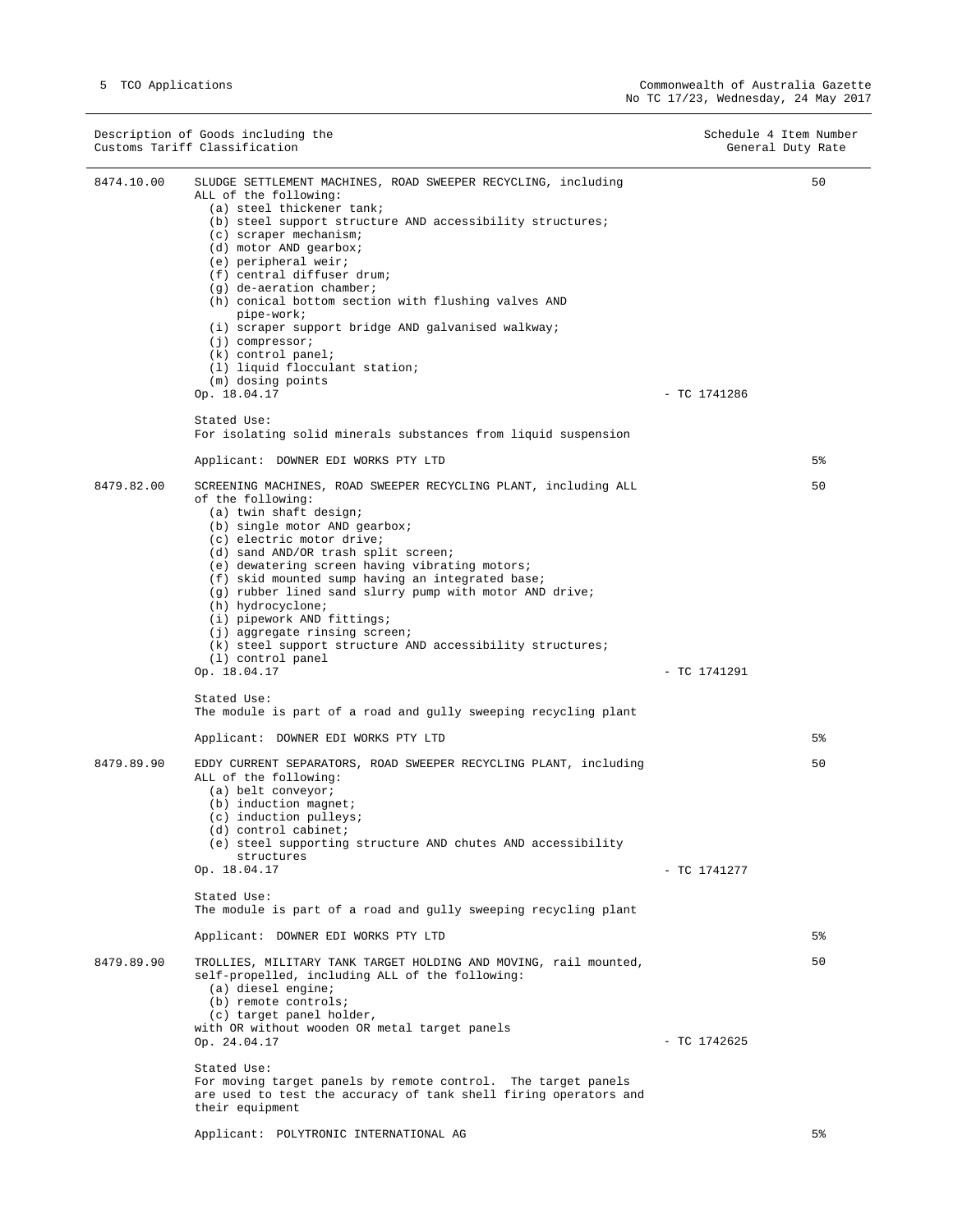$\overline{\phantom{0}}$ 

| Description of Goods including the<br>Customs Tariff Classification |                                                                                                                                                                                                                                                              | Schedule 4 Item Number<br>General Duty Rate |  |
|---------------------------------------------------------------------|--------------------------------------------------------------------------------------------------------------------------------------------------------------------------------------------------------------------------------------------------------------|---------------------------------------------|--|
| 8504.40.90                                                          | POWER SUPPLY MODULES, having ALL of the following:<br>(a) primary voltage limit NOT less than 15 V and NOT greater<br>than $270$ V;<br>(b) supply circuit type being AC OR DC;<br>(c) push button cold restart;<br>(d) alarm relay connector<br>Op. 01.05.17 | 50<br>$-$ TC 1744862                        |  |
|                                                                     | Stated Use:<br>Supply of power to AC/DC supplies                                                                                                                                                                                                             |                                             |  |
|                                                                     | Applicant: SCHNEIDER ELECTRIC (AUSTRALIA) PTY LTD                                                                                                                                                                                                            | 5%                                          |  |
| 8504.50.90                                                          | REACTORS, AIR CORE, dry type, rated voltage NOT less than 11kv<br>and NOT greater than 275kv being any of the following:<br>(a) current limiting;<br>(b) harmonic filter;<br>$(c)$ shunt                                                                     | 50                                          |  |
|                                                                     | Op. 26.04.17                                                                                                                                                                                                                                                 | $-$ TC 1743609                              |  |
|                                                                     | Stated Use:<br>Provision of linear, non-saturable inductance to series or shunt<br>connected electric circuits                                                                                                                                               |                                             |  |
|                                                                     | Applicant: OPTIMISED NETWORK EQUIPMENT PTY LTD                                                                                                                                                                                                               | 5 <sup>8</sup>                              |  |
| 8536.50.99                                                          | ROPE PULL SWITCHES, EMERGENCY STOP, push-button reset, single OR<br>multiple cables, including ALL of the following:<br>(a) operational current NOT greater than 5 A;<br>(b) insulation voltage NOT greater than 500 V;<br>(c) slow-break contacts           | 50                                          |  |
|                                                                     | Op. 01.05.17                                                                                                                                                                                                                                                 | $-$ TC 1744860                              |  |
|                                                                     | Stated Use:<br>Emergency switch function in production lines                                                                                                                                                                                                 |                                             |  |
|                                                                     | Applicant: SCHNEIDER ELECTRIC (AUSTRALIA) PTY LTD                                                                                                                                                                                                            | 5 <sup>8</sup>                              |  |
| 9506.99.90                                                          | SQUASH BALL MACHINE, having ALL of the following:<br>(a) AC power NOT less than 110VAC and NOT greater than 230VAC;<br>(b) ball capacity NOT greater than 60 balls;<br>(c) ball propulsion NOT greater than 170km/h                                          | 50                                          |  |
|                                                                     | Op. 08.05.17                                                                                                                                                                                                                                                 | $-$ TC 1747421                              |  |
|                                                                     | Stated Use:<br>Propelling squash balls against a wall as part of a squash<br>training activity                                                                                                                                                               |                                             |  |
|                                                                     | Applicant: YOWIE SQUASH                                                                                                                                                                                                                                      | 5 <sup>°</sup>                              |  |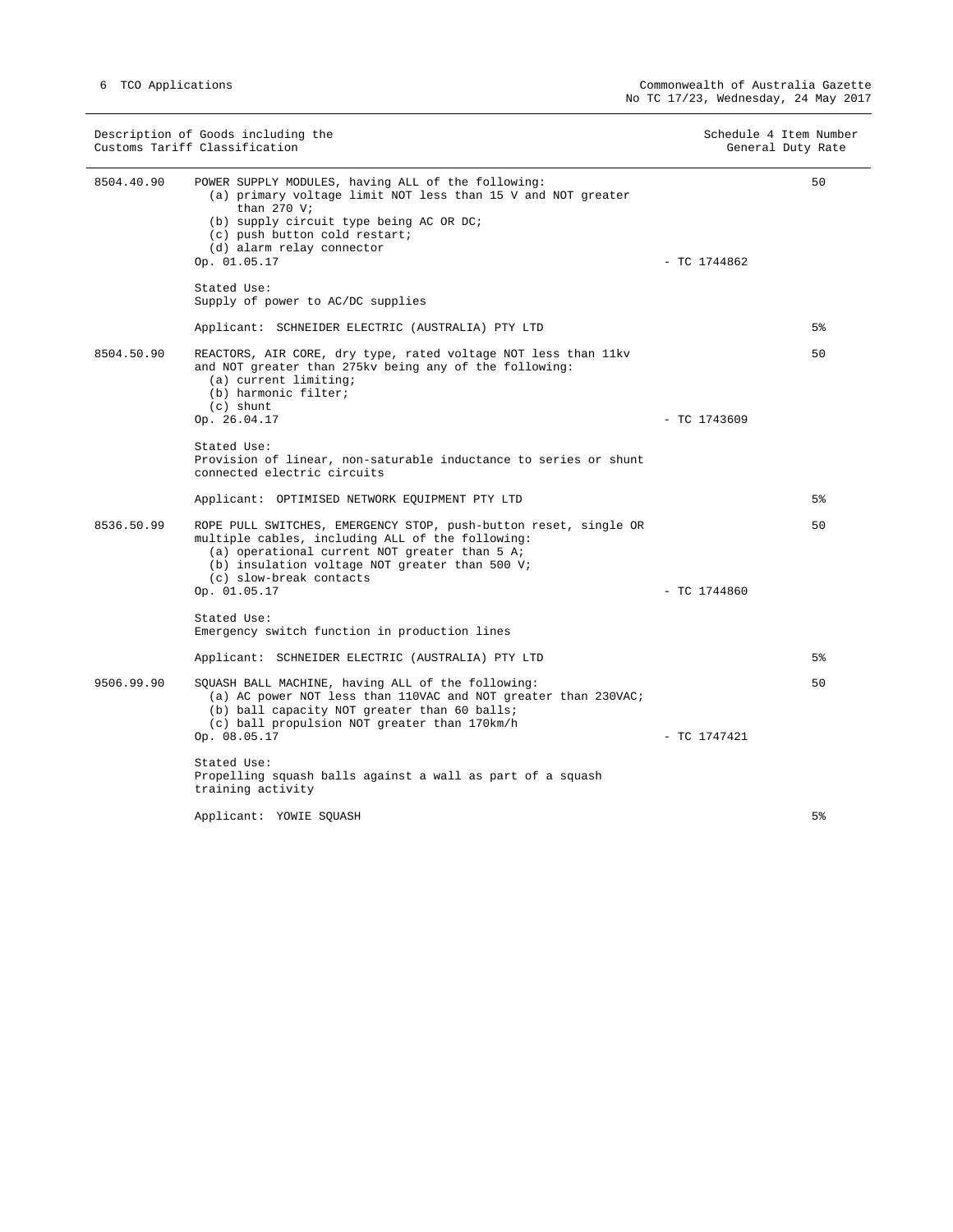#### **CUSTOMS ACT 1901**

#### **NOTICE PURSUANT TO SECTION 269l(4B)(b) - PROPOSAL TO AMEND DESCRIPTION OF GOODS FOLLOWING AN OBJECTION SUBMISSION**

Amended description has been proposed for the Tariff Concession Order application shown in the following TABLE.

Australian manufacturers who consider that there are reasons why the Tariff Concession Order as proposed to be amended should not be made are invited to lodge a submission. Submissions must be lodged no later than 14 days after the publication of this Notice.

The operative date (Op.) and TC reference number follow the description of goods.

To assist local manufacturers, the use(s) to which the goods can be put follow the description of goods.

THE TABLE

Description of Goods including the Schedule 4 Item Number Schedule 4 Item Number Customs Tariff Classification

| 8424.89.90 | SPRAYERS, including ALL of the following:                 |                | 50 |
|------------|-----------------------------------------------------------|----------------|----|
|            | (a) duplex piston pump, having BOTH of the following:     |                |    |
|            | $(i)$ maximum pumping capacity NOT greater than 13 L/min; |                |    |
|            | (ii) petrol engine, having an engine size NOT greater     |                |    |
|            | than $35$ cc.                                             |                |    |
|            | (b) manually operated hose reel;                          |                |    |
|            | (c) flexible polyvinyl chloride hose, having BOTH of the  |                |    |
|            | following:                                                |                |    |
|            | $(i)$ length NOT greater than 35 m;                       |                |    |
|            | (ii) bore diameter NOT greater than 8 mm                  |                |    |
|            | Op. 12.01.17                                              | $-$ TC 1705550 |    |
|            | Stated Use:                                               |                |    |
|            | For spraying water, herbicides and pesticides             |                |    |
|            | Applicant: RAPID SPRAY PTY LTD                            |                |    |

#### **CUSTOMS ACT 1901**

### **NOTICE PURSUANT TO SECTION 269R(1) - APPLICATIONS FOR TARIFF CONCESSION ORDERS REFUSED**

The application for the Tariff Concession Order for the goods described in the following TABLE has been refused.

| - | ┑<br>־כ<br>r.<br>۰.<br>٠, |
|---|---------------------------|
|---|---------------------------|

|            | Description of Goods including the<br>Customs Tariff Classification                                                                                                                                                                                                                             |                | Schedule 4 Item Number |
|------------|-------------------------------------------------------------------------------------------------------------------------------------------------------------------------------------------------------------------------------------------------------------------------------------------------|----------------|------------------------|
| 8479.89.90 | MACHINE CLEANING SYSTEM, consisting of ALL of the following:<br>(a) tanks;<br>$(b)$ pump;<br>(c) heat exchanger<br>Op. 18.11.16<br>Reason for refusal:<br>Substitutable goods produced in Australia in the ordinary<br>course of business by Food Process Engineering Pty Ltd,<br>Research, Vic | $-$ TC 1670625 | 50                     |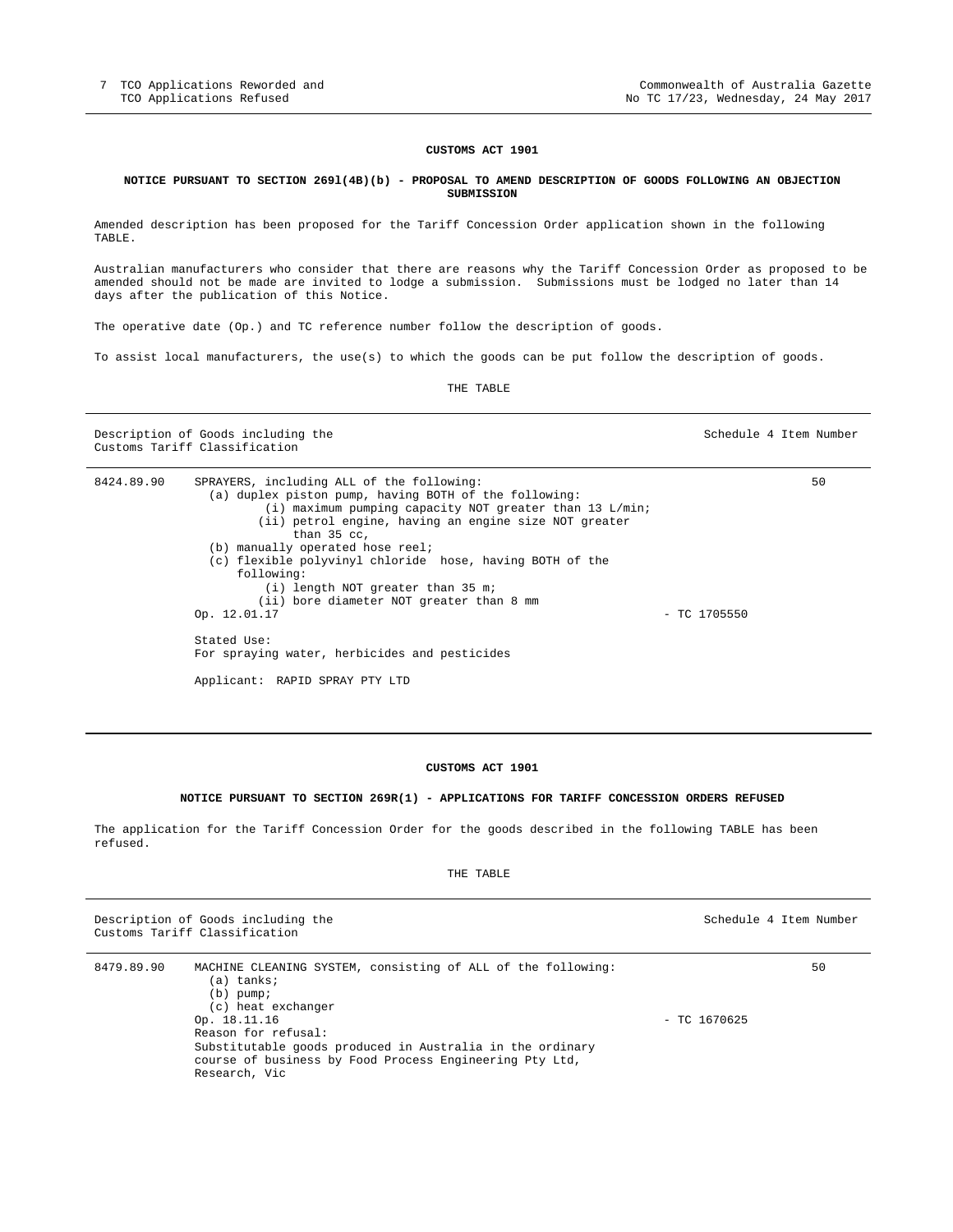#### **CUSTOMS ACT 1901 - NOTICE PURSUANT TO SECTION 269R(1) - TARIFF CONCESSION ORDERS MADE**

Tariff Concession Orders have have been made for the goods described in the following TABLE.

The operative date (Op.) and TC reference No. follow the description of goods. Local manufacturers of substitutable goods may request the revocation of TCOs at any time.

#### THE TABLE

Description of Goods including the Schedule 4 Item Number Schedule 4 Item Number Customs Tariff Classification

| 3920.10.00 | MEMBRANE, low density polyethylene, in rolls, having ALL of the<br>following:<br>(a) width NOT less than 2 metres;<br>(b) length NOT less than 10 metres;<br>(c) thickness NOT less than 2 mm<br>Op. 15.02.17<br>Dec. date 22.05.17 - TC 1721411                                                                                                                                                                                     |                | 50 |
|------------|--------------------------------------------------------------------------------------------------------------------------------------------------------------------------------------------------------------------------------------------------------------------------------------------------------------------------------------------------------------------------------------------------------------------------------------|----------------|----|
| 7308.90.00 | CYCLONE STRUCTURES, IRON ORE PROCESSING PLANT, hot dipped<br>galvanised steel, unassembled, including ALL of the following:<br>(a) walkways;<br>$(b)$ quards;<br>$(c)$ sump frame;<br>(d) cyclone frame<br>Op. 09.02.17<br>Dec. date 22.05.17                                                                                                                                                                                        | - TC 1719896   | 50 |
| 8418.50.00 | FREEZER CABINETS, VERTICALLY MOUNTED OVERHANGING, having ALL of<br>the following:<br>(a) temperature controller;<br>(b) internal shelves incorporating sign holders;<br>(c) interior light-emitting diode (LED) lighting;<br>(d) support stand;<br>(e) capacity NOT exceeding 900 L,<br>with OR without EITHER of the following:<br>(i) compartment cover plates;<br>(ii) compartment dividers<br>Op. 08.02.17<br>Dec. date 22.05.17 | - TC 1719441   | 50 |
| 8428.90.00 | DIE MANIPULATORS, with OR without lifting hoist, whether or NOT<br>assembled, programmable logic controlled<br>Op. 25.01.17<br>Dec. date 17.05.17                                                                                                                                                                                                                                                                                    | - TC 1708998   | 50 |
| 8479.89.90 | SUBSEA PIPE COATING REMOVAL MACHINES, consisting of ALL of the<br>following:<br>(a) motorised steel AND carbide brushes;<br>(b) remotely operated vehicle interface panel;<br>(c) hydraulic pipe clamps;<br>(d) steel AND glass reinforced plastic deployment AND storage<br>basket<br>Op. 21.02.17<br>Dec. date 22.05.17                                                                                                            | - TC 1722731   | 50 |
| 8479.89.90 | SNOW MAKING AND DISTRIBUTION PLANT, container mounted, having<br>ALL of the following:<br>(a) flake ice maker;<br>(b) insulated containers;<br>$(c)$ heating element;<br>(d) screw compressor;<br>(e) evaporative condenser;<br>$(f)$ hopper;<br>$(q)$ screw conveyor;<br>(h) air blower;<br>(i) rotary valve interface<br>Op. 28.02.17<br>Dec. date 22.05.17                                                                        | $-$ TC 1724079 | 50 |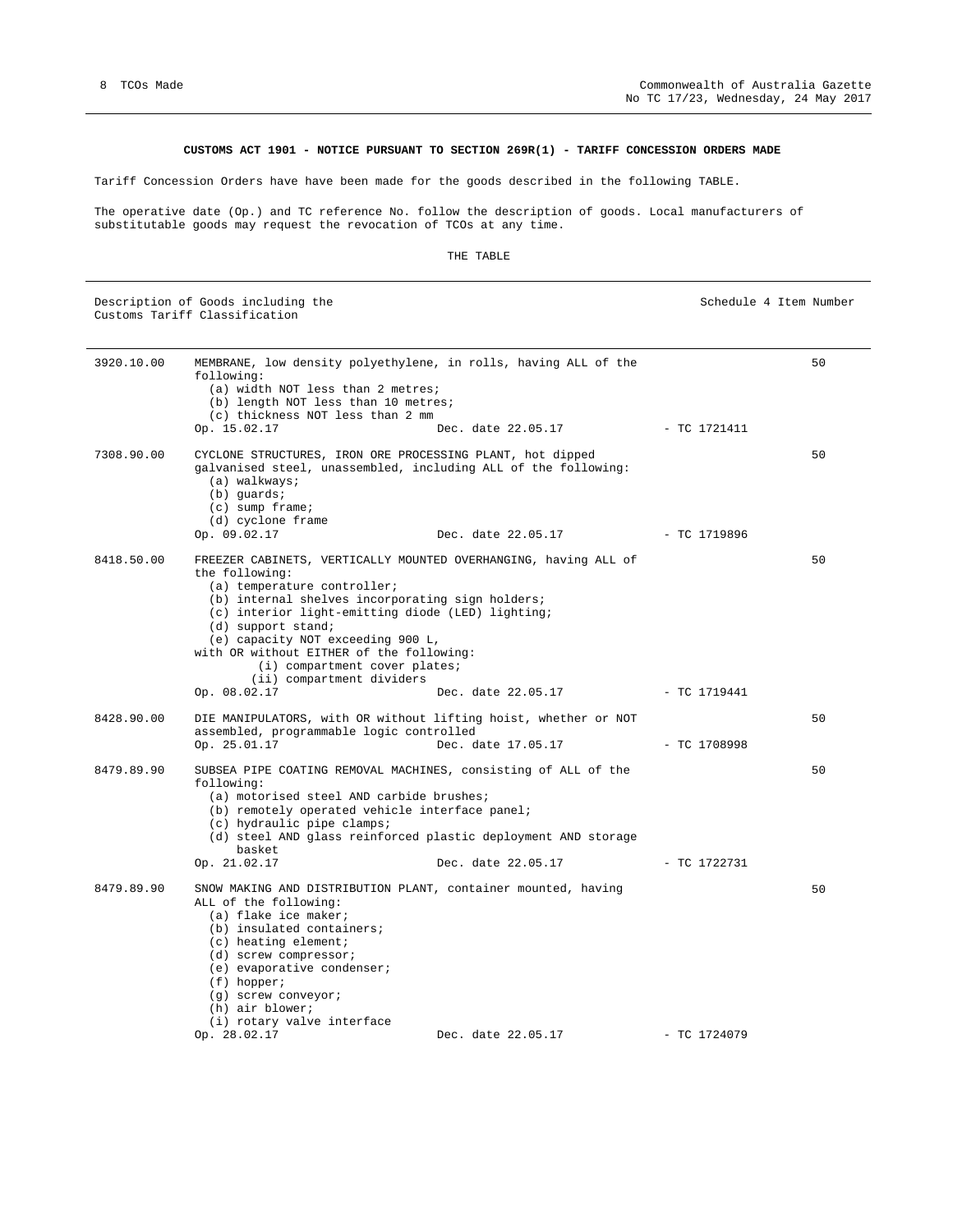Description of Goods including the Schedule 4 Item Number Schedule 4 Item Number Customs Tariff Classification

| 8479.89.90 | BOBBIN STRIPPING MACHINES, programmable logic controlled, having<br>ALL off the following:<br>$(a)$ conveyors;                                                                                                                                                    |                | 50 |
|------------|-------------------------------------------------------------------------------------------------------------------------------------------------------------------------------------------------------------------------------------------------------------------|----------------|----|
|            | (b) rotating circular blades;                                                                                                                                                                                                                                     |                |    |
|            | (c) cyclone ducts;                                                                                                                                                                                                                                                |                |    |
|            | (d) blowers<br>Op. 28.02.17<br>Dec. date 22.05.17                                                                                                                                                                                                                 | - TC 1724213   |    |
| 8537.10.90 | CONTROL CABINETS, programmable logic controlled, having a<br>voltage rating of 415 V, including ALL of the following:<br>(a) control relays;<br>(b) power supplies;<br>$(c)$ terminals;<br>(d) circuit breakers;<br>$(e)$ fuses;<br>(f) remote input AND outputs; |                | 50 |
|            | (g) frequency converters,                                                                                                                                                                                                                                         |                |    |
|            | with OR without motor control soft starters                                                                                                                                                                                                                       |                |    |
|            | Dec. date 22.05.17 - TC 1720494<br>Op. 13.02.17                                                                                                                                                                                                                   |                |    |
| 8544.49.20 | CABLES, CONTROL, copper wire conductor, multi-core, having ALL<br>of the following:                                                                                                                                                                               |                | 50 |
|            | (a) cable cross sectional area NOT greater than $2.5 \text{ mm}$ 2;<br>(b) polyvinyl chloride (PVC) insulation covering;<br>(c) voltage capacity NOT less than 300 V and NOT greater than<br>$1000 \text{ V}$                                                     |                |    |
|            | with OR without a braided copper wire screen insulation covering<br>Dec. date 22.05.17<br>Op. 06.02.17                                                                                                                                                            | $-$ TC 1718536 |    |
| 8544.49.20 | CABLES, having ALL of the following:<br>(a) cable cross sectional area NOT greater than 35 mm2;<br>(b) polyvinyl chloride (PVC) insulation covering;<br>(c) voltage capacity NOT less than 450 V and NOT greater than<br>750 V;                                   |                | 50 |
|            | (d) single core copper wire conductor<br>Op. 06.02.17<br>Dec. date 22.05.17                                                                                                                                                                                       | - TC 1718537   |    |
| 8544.49.20 | CABLES, COMPUTER DATA, having ALL of the following:<br>(a) copper wire conductors;<br>(b) multiple layered insulation covering;<br>(c) conductor resistance NOT greater than 55 ohm/km                                                                            |                | 50 |
|            | Dec. date 22.05.17<br>Op. 06.02.17                                                                                                                                                                                                                                | $-$ TC 1718538 |    |
| 9406.90.00 | POULTRY SHEDS, skid mounted, unassembled, with OR without<br>flooring AND/OR flooring frames, having ALL of the following:<br>(a) curtains AND supports;<br>(b) gutters;<br>$(c)$ roofing;<br>(d) doors AND/OR gates;<br>(e) wall panels AND/OR profiles;         |                | 50 |
|            | $(f)$ pipes<br>Dec. date 22.05.17<br>Op. 13.02.17                                                                                                                                                                                                                 | $-$ TC 1720679 |    |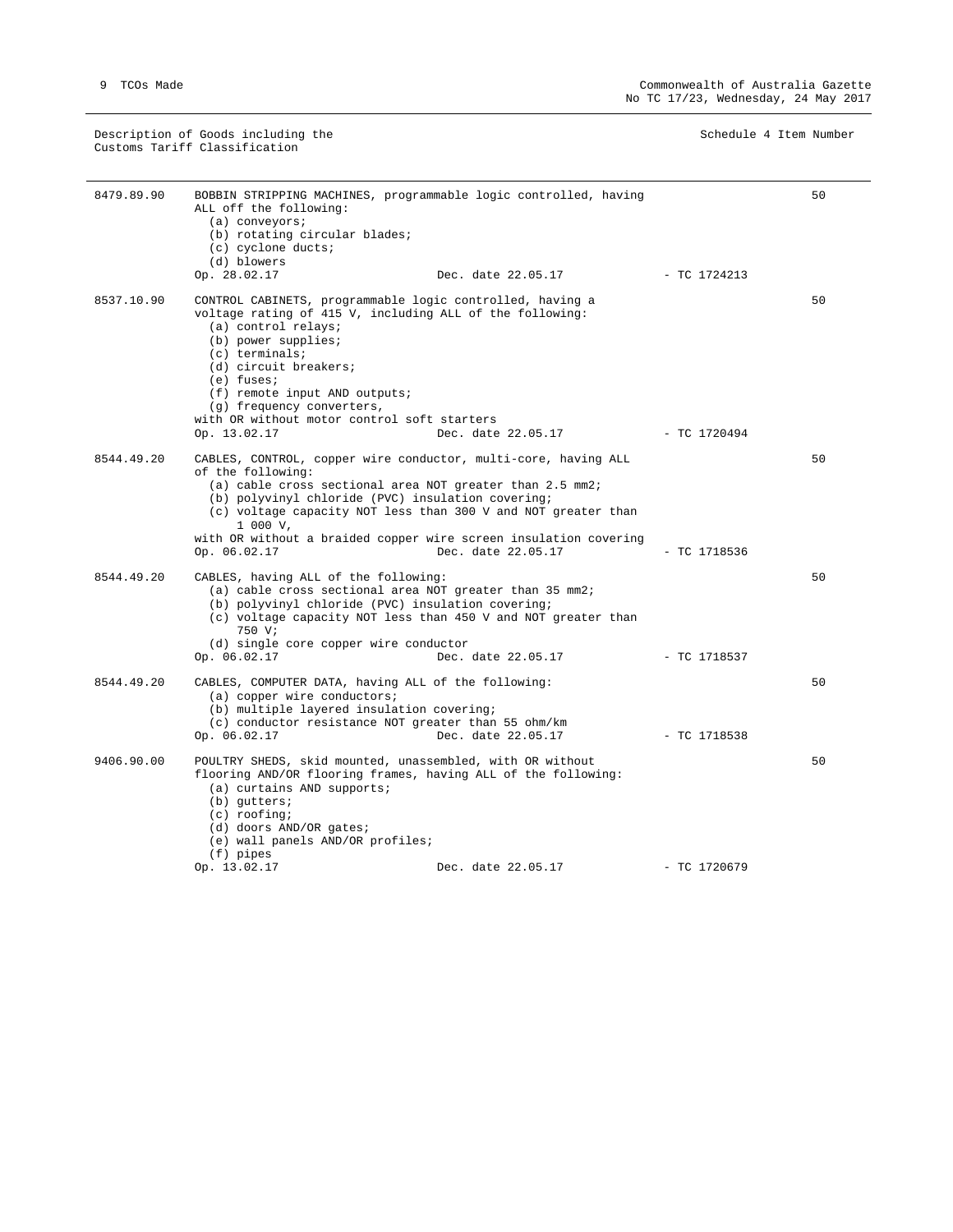#### **CUSTOMS ACT 1901**

#### **CANCELLATION OF THE INTENTION TO REVOKE**

The Request for revocation of the Tariff Concession Order for goods described in the following TABLE has been cancelled.

THE TABLE

|            | Description of Goods including the<br>Customs Tariff Classification                                                        |                    | Schedule 4 Item Number |
|------------|----------------------------------------------------------------------------------------------------------------------------|--------------------|------------------------|
| 8503.00.00 | PARTS, WIND-TURBINE POWERED GENERATOR, being EITHER of the<br>following:<br>(a) hubs;<br>(b) chassis beams<br>Op. 08.09.05 | Dec. date 05.12.05 | 50<br>$-$ TC 0512081   |

#### **CUSTOMS ACT 1901 - NOTICE PURSUANT TO SECTION 269SE(1) - AUSTRALIAN INDUSTRY INITIATED - TARIFF CONCESSION ORDERS REVOKED**

The Tariff Concession Orders for the goods described in the following TABLE have been revoked.

#### THE TABLE

| Description of Goods including the<br>Customs Tariff Classification |                                                                                                                                                                                                                                                                                                                                                                                                                                                                                                                                                                                           |                    | Schedule 4 Item Number<br>Last Date of Effect |  |
|---------------------------------------------------------------------|-------------------------------------------------------------------------------------------------------------------------------------------------------------------------------------------------------------------------------------------------------------------------------------------------------------------------------------------------------------------------------------------------------------------------------------------------------------------------------------------------------------------------------------------------------------------------------------------|--------------------|-----------------------------------------------|--|
| 8426.11.00                                                          | BRIDGE CRANE, overhead travelling, programmable logic<br>controlled, dual axis, rail mounted, incorporating a log<br>clamping OR gripping unit<br>Op. 09.11.16                                                                                                                                                                                                                                                                                                                                                                                                                            | Dec. date 26.04.17 | 50<br>07.05.17<br>$-$ TC 1667233              |  |
|                                                                     | Substitutable goods produced in Australia in the ordinary<br>course of business by JDN Monocrane Pty Ltd, Dandenong South,<br>Vic. In transit Provisions apply                                                                                                                                                                                                                                                                                                                                                                                                                            |                    |                                               |  |
| 8504.40.90                                                          | POWER STATION, SOLAR POWER PLANT, 1.8 MVA, having ALL of the<br>following:<br>(a) steel container with supporting legs;<br>(b) inverters;<br>$(c)$ transformers;<br>$(d)$ switchgear;<br>$(e)$ DC input connections;<br>(f) AC output connections;<br>(g) motor-driven DC load-break switch;<br>(h) retractable maintenance platform;<br>(i) DC power NOT greater than 2,020 kW;<br>(i) voltage NOT greater than 1,000 V;<br>(k) rated input voltage NOT greater than 722 V;<br>(1) nominal AC voltage 20 kV<br>Op. 05.12.16<br>Substitutable goods produced in Australia in the ordinary | Dec. date 18.04.17 | 50<br>04.05.17<br>$-$ TC 1675637              |  |

 course of business by Wilson Transformer Company Pty Ltd, Glen Waverley, Vic. In transit provisions apply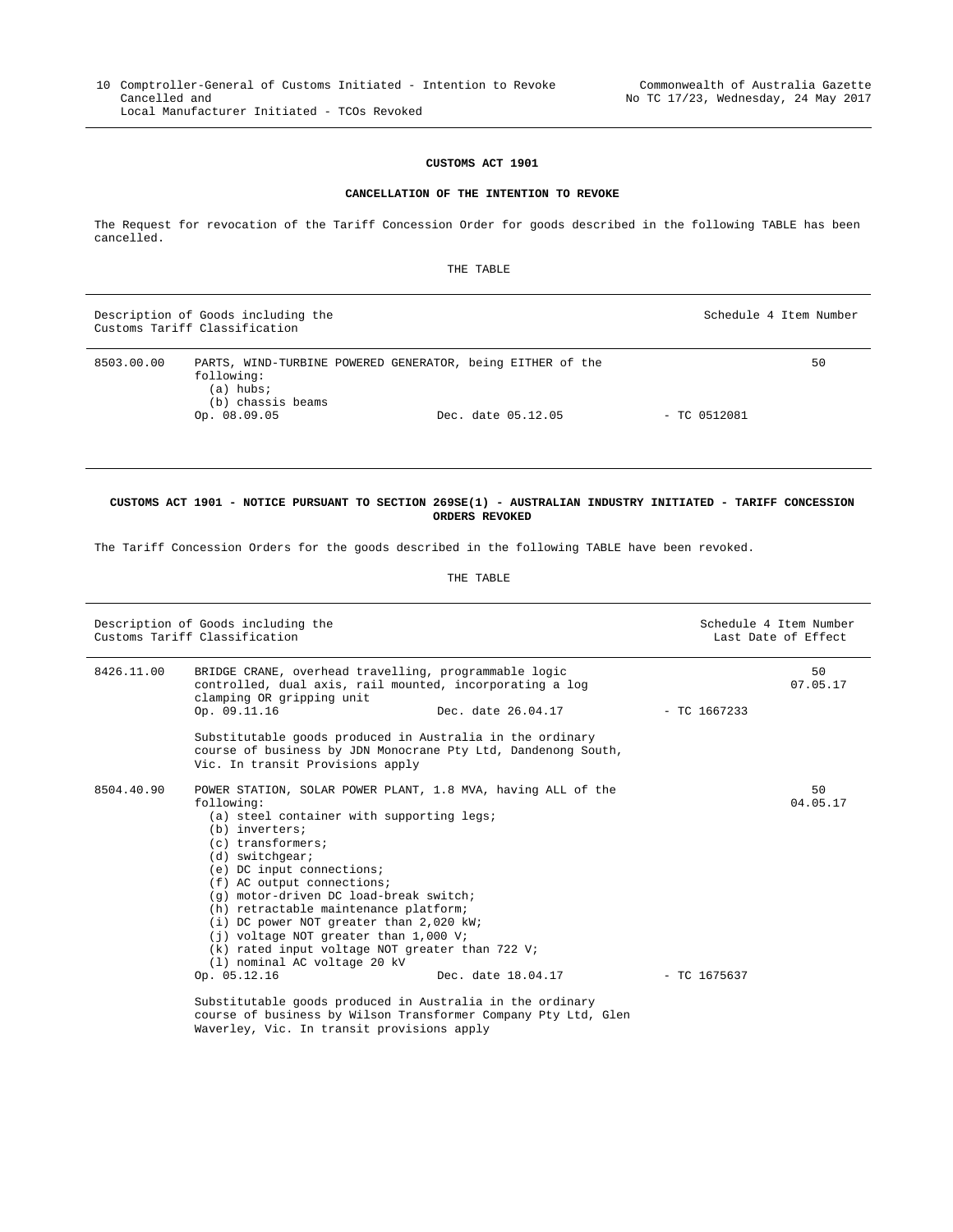No TC 17/23, Wednesday, 24 May 2017

#### COMMERCIAL TARIFF CONCESSION ORDERS (CTCOs) & TARIFF CONCESSION ORDERS (TCOs) NOT USED IN THE PREVIOUS 2 YEARS

The Comptroller-General of Customs is satisfied that the CTCOs and TCOs listed in the table below are no longer required because, in the 2 years preceding the day of this notice, they have not been quoted in an import declaration to secure a concessional rate of duty.

From Thursday, 22 June 2017, it is intended to take action to revoke these Orders under subsection 269SD (1A) of the Customs Act 1901. In accordance with subsection 269SG (2) of the Customs Act 1901, in transit provisions shall apply. If revoked, the expected date of effect will be 21 June 2017.

Interested parties are invited to provide, by close of business, Wednesday 21 June 2017, written reasons why an Order should NOT be revoked.

Please advise if any of the Orders listed below have been quoted on an import declaration.

If a request is made to retain an Order used for the granting of a Determination, please specify the Determination and the linked Item number to enable mapping to the Order and its scope.

| Tariff<br>Classification | Description                                                                                                                            |                                                                                                                  | Concession Number |  |
|--------------------------|----------------------------------------------------------------------------------------------------------------------------------------|------------------------------------------------------------------------------------------------------------------|-------------------|--|
| 2918.99.00               | ISOPROPYL (E, E)-11-methoxy-3, 7, 11-trimethyldodeca-2,<br>4-dienoate in both the R and S forms                                        |                                                                                                                  |                   |  |
|                          | Op. 01.01.07                                                                                                                           | Dec. date 06.11.06                                                                                               | - TC 0614025      |  |
| 3604.90.00               | CARTRIDGES, CHAFF, countermeasure complete with pyrotechnic squib                                                                      |                                                                                                                  |                   |  |
|                          | Op. 28.07.97                                                                                                                           | Dec. date 10.10.97                                                                                               | $- TC$ 9706603    |  |
| 3824.74.90               | REFRIGERANTS, being blends of three refrigerant gases but NOT<br>including blends containing chloro/fluoro carbons                     |                                                                                                                  |                   |  |
|                          | Op. 01.01.07                                                                                                                           | Dec. date 02.01.07                                                                                               | $-$ TC 0614757    |  |
| 3920.62.00               | base                                                                                                                                   | LAMINATES, consisting of a polyester film on a polyvinyl chloride                                                |                   |  |
|                          | Op. 29.06.98                                                                                                                           | Dec. date 11.09.98                                                                                               | $-$ TC 9805613    |  |
| 3924.90.00               | CLEANERS, HOLLOWWARE, having BOTH of the following:<br>(a) detachable foam cleaning head;<br>(b) detergent dispensing two piece handle |                                                                                                                  |                   |  |
|                          | Op. 25.03.10                                                                                                                           | Dec. date 11.06.10                                                                                               | $-$ TC 1014660    |  |
| 3926.90.90               |                                                                                                                                        | HORNS, SOUND AMPLIFICATION, MOBILE PHONE, plastic                                                                |                   |  |
|                          | Op. 30.01.12                                                                                                                           | Dec. date 11.04.12                                                                                               | $-$ TC 1203228    |  |
| 5402.33.00               | having ALL of the following:<br>(b) filament count 48 to 50;<br>(c) raw white                                                          | YARN, 100% continuous filament semi dull polyester, flame retardent,<br>(a) 1/167 decitex (150 denier) filament; |                   |  |
|                          | Op. 19.03.01                                                                                                                           | Dec. date 01.06.01 - TC 0102372                                                                                  |                   |  |
| 5603.13.00               | polypropylene microhook film                                                                                                           | FABRIC, comprising BOTH non-woven polypropylene AND                                                              |                   |  |
|                          | Op. 26.08.04                                                                                                                           | Dec. date 22.11.04                                                                                               | $-$ TC 0408812    |  |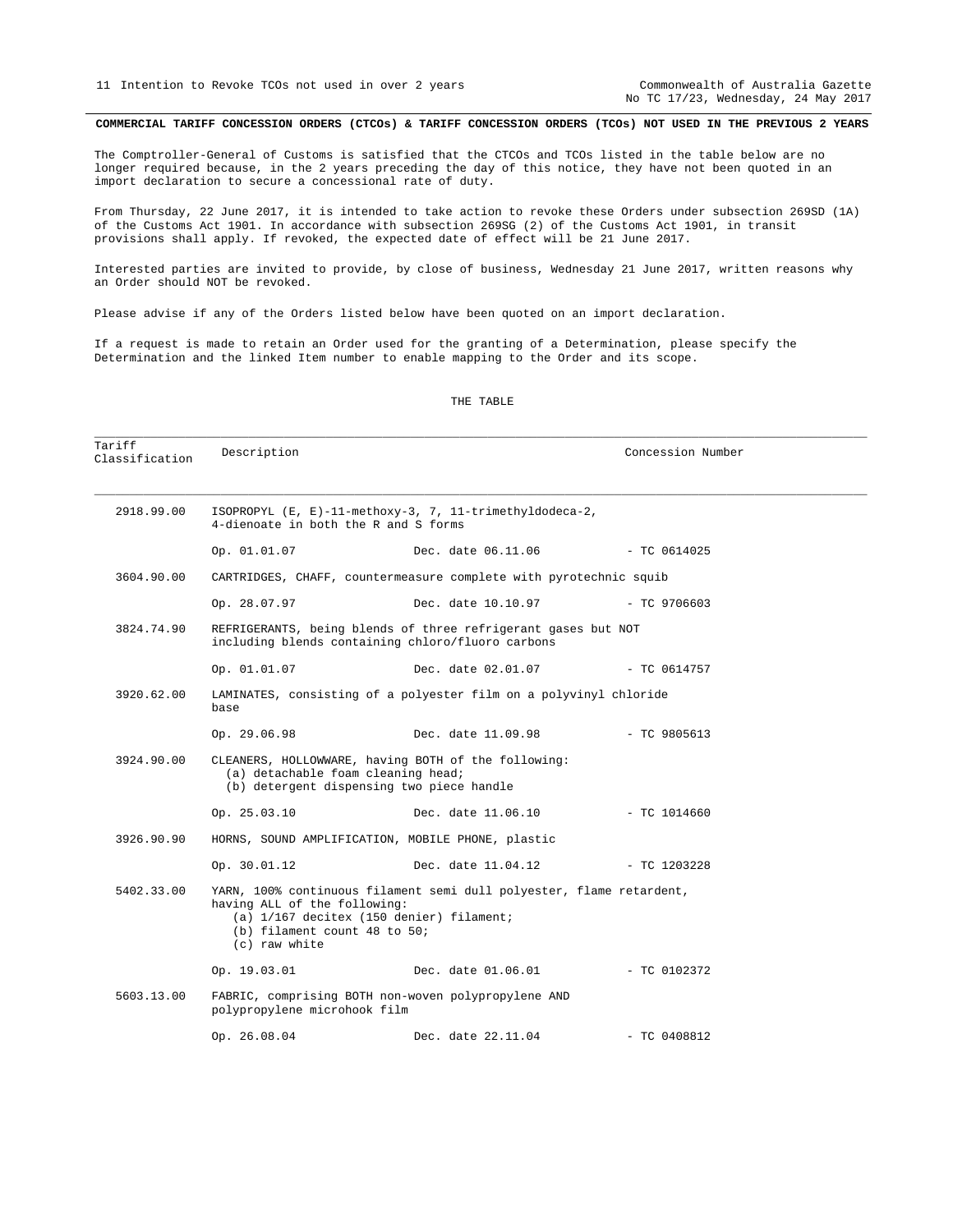5603.94.00 FABRICS, NEEDLEFELT, AIR CONVEYING, comprising BOTH of the following: (a) weight NOT less than 3 350 gsm; (b) thickness NOT less than 4.9 mm Op. 21.03.07 Dec. date 08.06.07 - TC 0704153 6813.81.90 BRAKE BLOCKS, non-metallic, containing brass wires woven into the backing, conforming to API Specification 7 Section 18 Op. 01.01.07 Dec. date 13.11.06 - TC 0614689 6902.90.00 BRICKS AND/OR SHAPES, REFRACTORY, BLAST FURNACE, having ALL of the following: (a) carbon content NOT less than 65%; (b) bulk density NOT less than 1.4 g/cm3 but NOT greater than 2.10 g/cm3; (c) apparent porosity NOT less than 15% but NOT greater than 25%; (d) cold crushing strength NOT less than 20 MPa but NOT greater than 70 MPa; (e) modulus of rupture NOT less than 6 MPa but NOT greater than 25 MPa; (f) ash content NOT less than 13%; (g) silicon carbide (SiC) content NOT less than 5%; (h) alumina content NOT less than 5% Op. 18.12.06 Dec. date 09.03.07 - TC 0619972 8414.90.90 PARTS, SINTER COOLER FAN, being ANY of the following: (a) impellor assemblies consisting of impellors, shafts and bearings; (b) inlet boxes; (c) inlet dampers; (d) inlet cone vane actuators; (e) adjustable pedestals; (f) adjustable motor base plates; (g) inlet cones Op. 11.08.05 Dec. date 28.10.05 - TC 0510590 8417.10.00 WALKING BEAM FURNACE, HOT STRIP MILL, having ALL of the following: (a) throughput NOT less than 400 tonnes per hour; (b) exit temperature of steel slab NOT less than 1 250 degrees celsius; (c) slab input size NOT less than 1 metre wide by 220 mm thick by 12 metres in length; (d) coke oven gas fired Op. 20.04.05 Dec. date 02.09.05 - TC 0504565 8417.90.00 FURNACE CASING, WALKING BEAM FURNACE Op. 01.08.05 Dec. date 07.10.05 - TC 0510008 8424.20 GUNS, electrostatic, liquid spray painting, but NOT including guns incorporating power packs or ANY of the following: (a) air control panels; (b) control cabinets; (c) powder hoppers; (d) pumps; (e) reciprocators; (f) stands Op. 06.01.92 Dec. date 25.03.92 - TC 9200911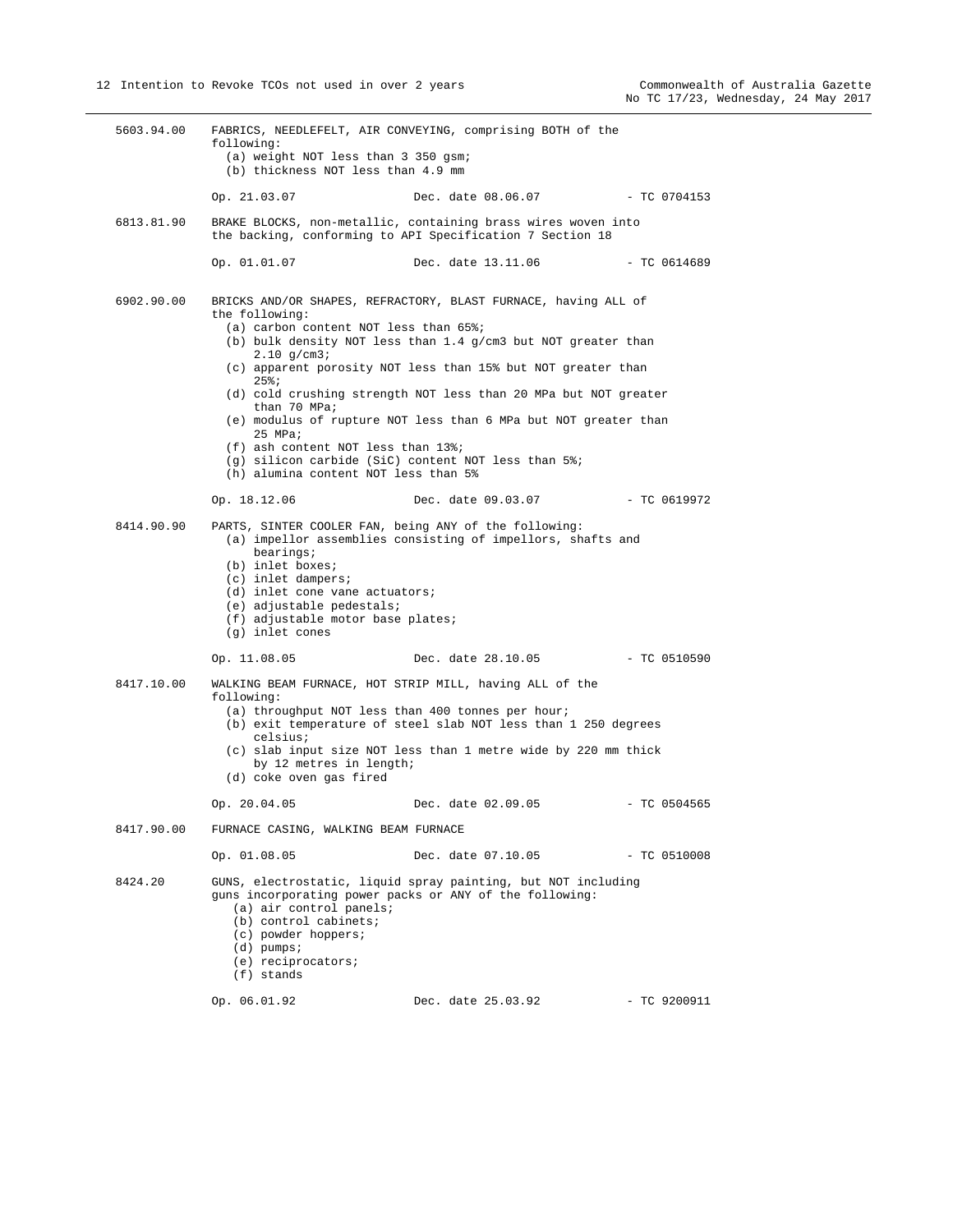| 8439.99.00 | following:<br>$(a)$ ducts;<br>(b) scrubbers;<br>(c) heat exchangers;<br>$(d)$ fans;<br>(e) thermocompressors;<br>$(f)$ coolers;<br>(g) valves                                                                                                                               | STEAMERS AND MISTERS, paper making, comprising ALL of the                                                     |                |
|------------|-----------------------------------------------------------------------------------------------------------------------------------------------------------------------------------------------------------------------------------------------------------------------------|---------------------------------------------------------------------------------------------------------------|----------------|
|            | Op. 29.03.06                                                                                                                                                                                                                                                                | Dec. date 16.06.06                                                                                            | $-TC.0606018$  |
| 8479.89.90 | ALL of the following:<br>(a) hydraulic power units;<br>(b) sub sea power & communication test units;<br>(c) surface flow trees;<br>$(b)$ umbilicals;<br>(e) riser joints;<br>(f) emergency disconnect packages;<br>(g) lower riser packages;<br>(h) xmas tree running tools | SYSTEMS, WORKOVER CONTROL, SUB SEA OIL AND GAS WELL, comprising                                               |                |
|            | Op. 15.09.06                                                                                                                                                                                                                                                                | Dec. date 08.12.06                                                                                            | $-$ TC 0617294 |
| 8518.29.90 | following:<br>(a) a built in amplifier;<br>(b) a frequency range of 70 Hz - 25 KHz;<br>(c) an output power NOT exceeding 8.0 W;<br>(d) either<br>(ii) AC operation                                                                                                          | SPEAKER SETS, audio, comprising two speakers, having ALL of the<br>$(i)$ 4.5 V, 6 V, 9 V, or 12 V DC powered; |                |
|            | Op. 01.07.97                                                                                                                                                                                                                                                                | Dec. date 01.07.97    - TC 9703711                                                                            |                |
| 8543.90.90 |                                                                                                                                                                                                                                                                             | CATHODE PLATES, aluminium, cold rolled, with plastic edge strips                                              |                |
|            | Op. 22.04.02                                                                                                                                                                                                                                                                | Dec. date 12.07.02                                                                                            | $-$ TC 0203422 |
| 9503.00.91 | launch/recovery items and rocket parts                                                                                                                                                                                                                                      | MODEL ROCKETS OR ENGINES FOR MODEL ROCKETS, assembled, including                                              |                |
|            |                                                                                                                                                                                                                                                                             |                                                                                                               |                |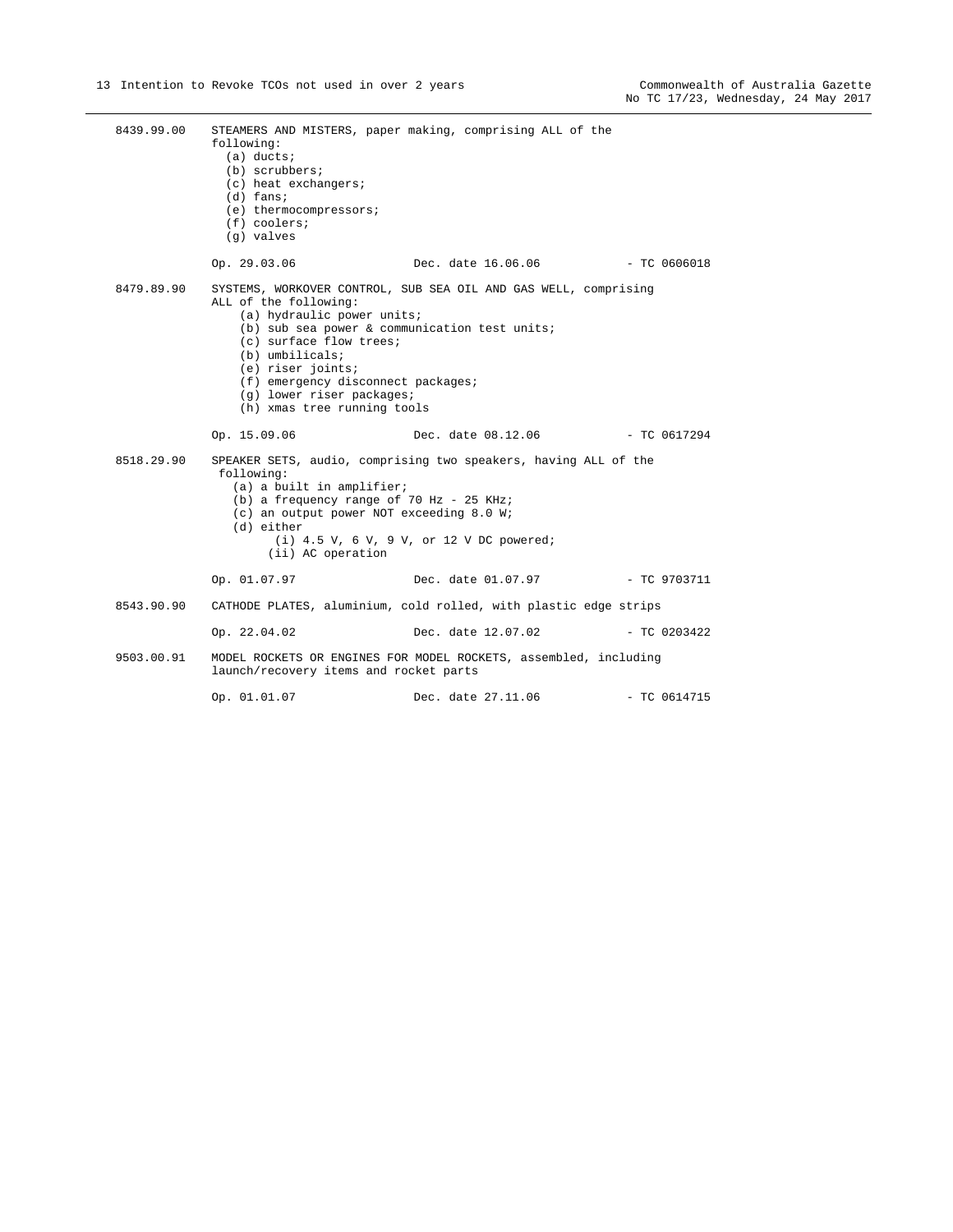### **CUSTOMS ACT 1901**

#### **NOTICE PURSUANT TO SECTION 269SE(2) - TARIFF CONCESSION ORDER REVOCATION AT THE INITIATIVE OF THE COMPTROLLER-GENERAL OF CUSTOMS**

The Tariff Concession Orders listed in THE TABLE below have has not been used for at least 2 years and have been revoked under Section 269SD(1A). In transit provisions apply.

The intention to revoke these orders was notified in Gazette TC17/16 dated 29 March 2017.

Contact: Phone 02 6198 7289, fax 02 6275 6376 or email tarcon@border.gov.au.

| Description of Goods including the<br>Customs Tariff Classification |                                                                                                                                                                                                                                                                                                                                                            |  | Schedule 4 Item Number<br>Last Date of Effect |                |
|---------------------------------------------------------------------|------------------------------------------------------------------------------------------------------------------------------------------------------------------------------------------------------------------------------------------------------------------------------------------------------------------------------------------------------------|--|-----------------------------------------------|----------------|
| 3815.19.00                                                          | CATALYSTS, SUPPORTED, being cerium and copper oxide(s) on an<br>alumina support<br>Op. 17.08.01<br>Dec. date 09.11.01                                                                                                                                                                                                                                      |  | $-$ TC 0107241                                | 50<br>25.04.17 |
|                                                                     | 2 Years non use. In transit provisions apply                                                                                                                                                                                                                                                                                                               |  |                                               |                |
| 3920.43.00                                                          | POLYVINYL CHLORIDE PLANAR FORMS, flock coated or sanded on one<br>side to simulate velvet or leather suede<br>Op. 01.01.02<br>Dec. date 03.01.02                                                                                                                                                                                                           |  | $-$ TC 0105313                                | 50<br>25.04.17 |
|                                                                     | 2 Years non use. In transit provisions apply                                                                                                                                                                                                                                                                                                               |  |                                               |                |
| 3920.43.00                                                          | MASKING TAPE OR PLANAR FORMS, polyvinyl chloride or polyvinyl<br>chloride/acetate copolymer, unplasticised, lithographic, opaque<br>to actinic light, transparent to optical light, thickness 50<br>microns or less                                                                                                                                        |  |                                               | 50<br>25.04.17 |
|                                                                     | Op. 01.01.02<br>Dec. date 08.01.02                                                                                                                                                                                                                                                                                                                         |  | $-$ TC 0107317                                |                |
|                                                                     | 2 Years non use. In transit provisions apply                                                                                                                                                                                                                                                                                                               |  |                                               |                |
| 4009.42.90                                                          | HOSE, OIL, complying with Oil Companies International Marine<br>Forum<br>(OCIMF) standard, having ALL of the following:<br>(a) length exceeding 9 m;<br>(b) bore of 300 mm OR greater;<br>(c) crude oil resistant to 100 degrees $C_i$<br>(d) built in flanges<br>Op. 01.01.02<br>Dec. date 08.01.02                                                       |  | $-$ TC 0107339                                | 50<br>25.04.17 |
|                                                                     | 2 Years non use. In transit provisions apply                                                                                                                                                                                                                                                                                                               |  |                                               |                |
| 4810.29.90                                                          | CLAY COATED EMBOSSED PAPERBOARD, coated by a cast coating<br>process, having a grammage exceeding 205 $g/sq$ m, NOT adhesive<br>coated, printed or calendered<br>Op. 01.01.02<br>Dec. date 13.01.02                                                                                                                                                        |  | $-$ TC 0108498                                | 50<br>25.04.17 |
|                                                                     | 2 Years non use. In transit provisions apply                                                                                                                                                                                                                                                                                                               |  |                                               |                |
| 4810.29.90                                                          | BOARDS, playing card, being a laminated coated board consisting<br>of two outer layers of laminated coated stock with an inner<br>liner of black, blue or grey material giving a complete opacity<br>to the final substrate, in sheets having a thickness of 250<br>microns or greater but NOT exceeding 295 microns<br>Op. 01.01.02<br>Dec. date 13.01.02 |  | $-$ TC 0108502                                | 50<br>25.04.17 |
|                                                                     | 2 Years non use. In transit provisions apply                                                                                                                                                                                                                                                                                                               |  |                                               |                |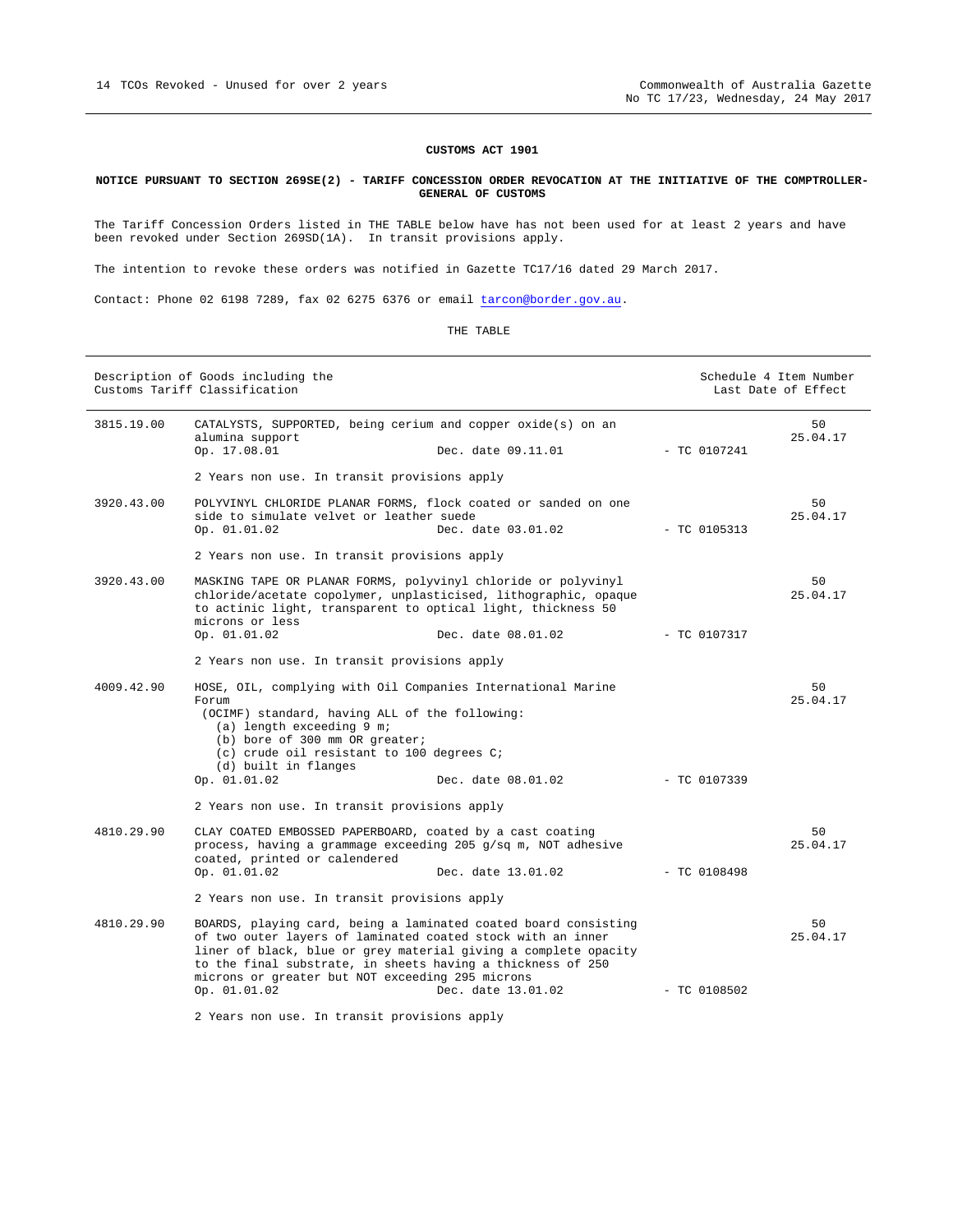|            | Description of Goods including the<br>Customs Tariff Classification                                                                                                                                                                                  |                | Schedule 4 Item Number<br>Last Date of Effect |
|------------|------------------------------------------------------------------------------------------------------------------------------------------------------------------------------------------------------------------------------------------------------|----------------|-----------------------------------------------|
| 4823.90.20 | PAPER, INKJET OR LASER PRINTER, having ALL of the following:<br>(a) coated both sides with extruded plastic;<br>(b) coated both sides with gelatine;<br>(c) surface layer of polyvinyl alcohol (PVA)<br>Dec. date 09.01.02<br>Op. 01.01.02           | $-$ TC 0111328 | 50<br>25.04.17                                |
|            | 2 Years non use. In transit provisions apply                                                                                                                                                                                                         |                |                                               |
| 5512.11.00 | FABRIC, NEEDLE BASE, WOVEN, FILTRATION, plain weave, having ALL<br>of the following:<br>$(a)$ weight 120 gsm to 130 gsm;<br>(b) yarn construction 2 ply, 120 tex, 100% polyester, cotton<br>spun;<br>(c) width 3 metres OR greater                   |                | 50<br>25.04.17                                |
|            | Op. 24.09.01<br>Dec. date 07.12.01                                                                                                                                                                                                                   | - TC 0108496   |                                               |
|            | 2 Years non use. In transit provisions apply                                                                                                                                                                                                         |                |                                               |
| 6006.32.00 | FABRIC, knitted, 0.1 denier fibre<br>Op. 01.01.02<br>Dec. date 14.01.02                                                                                                                                                                              | - TC 0108454   | 50<br>25.04.17                                |
|            | 2 Years non use. In transit provisions apply                                                                                                                                                                                                         |                |                                               |
| 6006.33.00 | FABRIC, 100% polyester, pre-formed blanket in cellular form or<br>laid flat, layered, assembled by means of welding and consisting<br>of three knitted layers                                                                                        |                | 50<br>25.04.17                                |
|            | Op. 01.01.02<br>Dec. date 14.01.02                                                                                                                                                                                                                   | $-$ TC 0108353 |                                               |
|            | 2 Years non use. In transit provisions apply                                                                                                                                                                                                         |                |                                               |
| 7010.90.10 | PHIALS (VIALS), moulded from pharmaceutical grade type 1 glass<br>having ALL of the following:<br>(a) capacity 50 ml;<br>(b) penicillin finish;<br>(c) dia NOT less than 42 mm (dia tolerance + OR - $0.8$ mm)<br>Op. 01.01.02<br>Dec. date 09.01.02 | $-$ TC 0108407 | 50<br>25.04.17                                |
|            | 2 Years non use. In transit provisions apply                                                                                                                                                                                                         |                |                                               |
| 7207.19.00 | BILLETS, leaded, hot rolled<br>Op. 11.09.01<br>Dec. date 07.12.01                                                                                                                                                                                    | $-$ TC 0108047 | 50<br>25.04.17                                |
|            | 2 Years non use. In transit provisions apply                                                                                                                                                                                                         |                |                                               |
| 8428.90.00 | UNSCRAMBLING AND ORIENTATION MACHINES, PLASTIC BOTTLE, having ALL<br>of the following:<br>(a) minimum continuous capacity of 320 bottles per minute;<br>(b) photoelectric cell bottle detector;<br>(c) puck inserter                                 |                | 50<br>25.04.17                                |
|            | Dec. date 02.11.01<br>Op. 14.08.01                                                                                                                                                                                                                   | $- TC 0107093$ |                                               |
|            | 2 Years non use. In transit provisions apply                                                                                                                                                                                                         |                |                                               |
| 8481.90.90 | PARTS, BLAST FURNACE VALVE, being ANY of the following:<br>(a) valve gate seals;<br>$(b)$ seats;<br>(c) bodies;<br>(d) bonnets;<br>$(e)$ paddles;<br>(f) insulation linings OR coverings;<br>(g) seat rings<br>Op. 27.06.01<br>Dec. date 07.09.01    | $-$ TC 0105144 | 50<br>25.04.17                                |
|            |                                                                                                                                                                                                                                                      |                |                                               |

2 Years non use. In transit provisions apply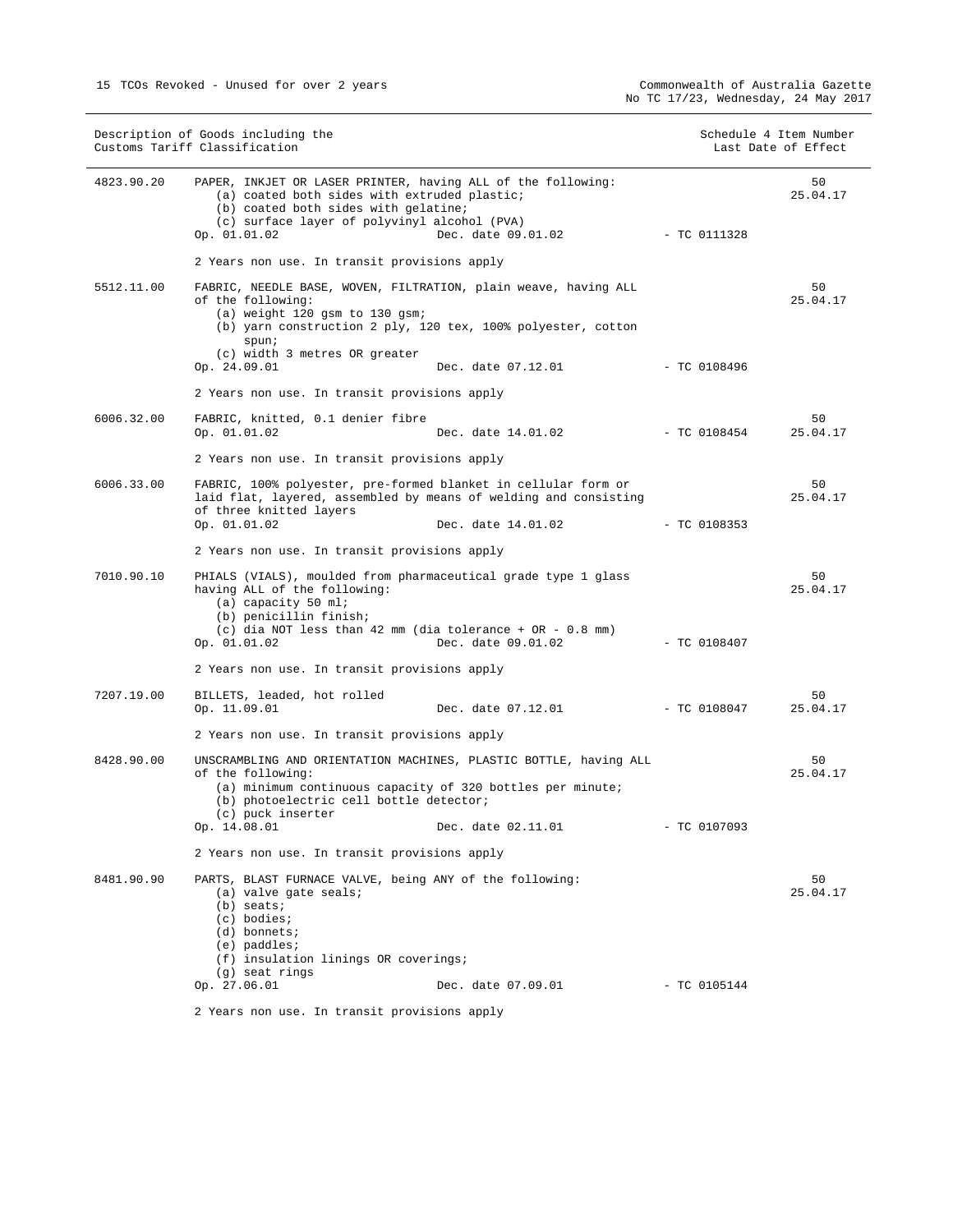#### **CUSTOMS ACT 1901 - NOTICE PURSUANT TO SECTION 269SE(1)**

#### **TARIFF CONCESSION ORDERS REVOKED AND A NEW TARIFF CONCESSION ORDER MADE IN ACCORDANCE WITH 269SD(3) OF THE CUSTOMS ACT.**

An Tariff Concession Order for the goods described in the following TABLE has been revoked and a new Tariff Concession Order made in respect of the goods described below.

The operative date (Op.), decision date (Dec. date) and TC reference number follow the description of goods.

| Description of Goods including the<br>Customs Tariff Classification |                                                                                                                                                                                                                                               | Schedule 4 Item Number<br>Last Date of Effect                                                                                                                                           |                |                |
|---------------------------------------------------------------------|-----------------------------------------------------------------------------------------------------------------------------------------------------------------------------------------------------------------------------------------------|-----------------------------------------------------------------------------------------------------------------------------------------------------------------------------------------|----------------|----------------|
| TCO REVOKED                                                         |                                                                                                                                                                                                                                               |                                                                                                                                                                                         |                |                |
| 8419.39.90                                                          | MILK COOLING TANKS, including ALL of the following:<br>insulated tank;<br>(b) refrigeration evaporator in direct contact<br>with the milk;<br>(c) electronic control pad;<br>$(i)$ wash pump<br>(ii) one OR more dosing pumps<br>Op. 14.04.16 | (a) stainless steel, double walled, polyurethane<br>(d) tank washer, including BOTH of the following:<br>Dec. date 11.07.16<br>Transcription error - see TC 1750564 keyed to 8419.89.90 | $-$ TC 1613784 | 50<br>01.05.17 |
| TCO REISSUED                                                        |                                                                                                                                                                                                                                               |                                                                                                                                                                                         |                |                |
| 8419.89.90                                                          | MILK COOLING TANKS, including ALL of the following:<br>insulated tank;<br>(b) refrigeration evaporator in direct contact<br>with the $milk$<br>(c) electronic control pad;<br>(i) wash pump<br>(ii) one OR more dosing pumps                  | (a) stainless steel, double walled, polyurethane<br>(d) tank washer, including BOTH of the following:                                                                                   |                | 50             |
|                                                                     | Op. 02.05.17                                                                                                                                                                                                                                  | Dec. date 22.05.17                                                                                                                                                                      | $-$ TC 1750564 |                |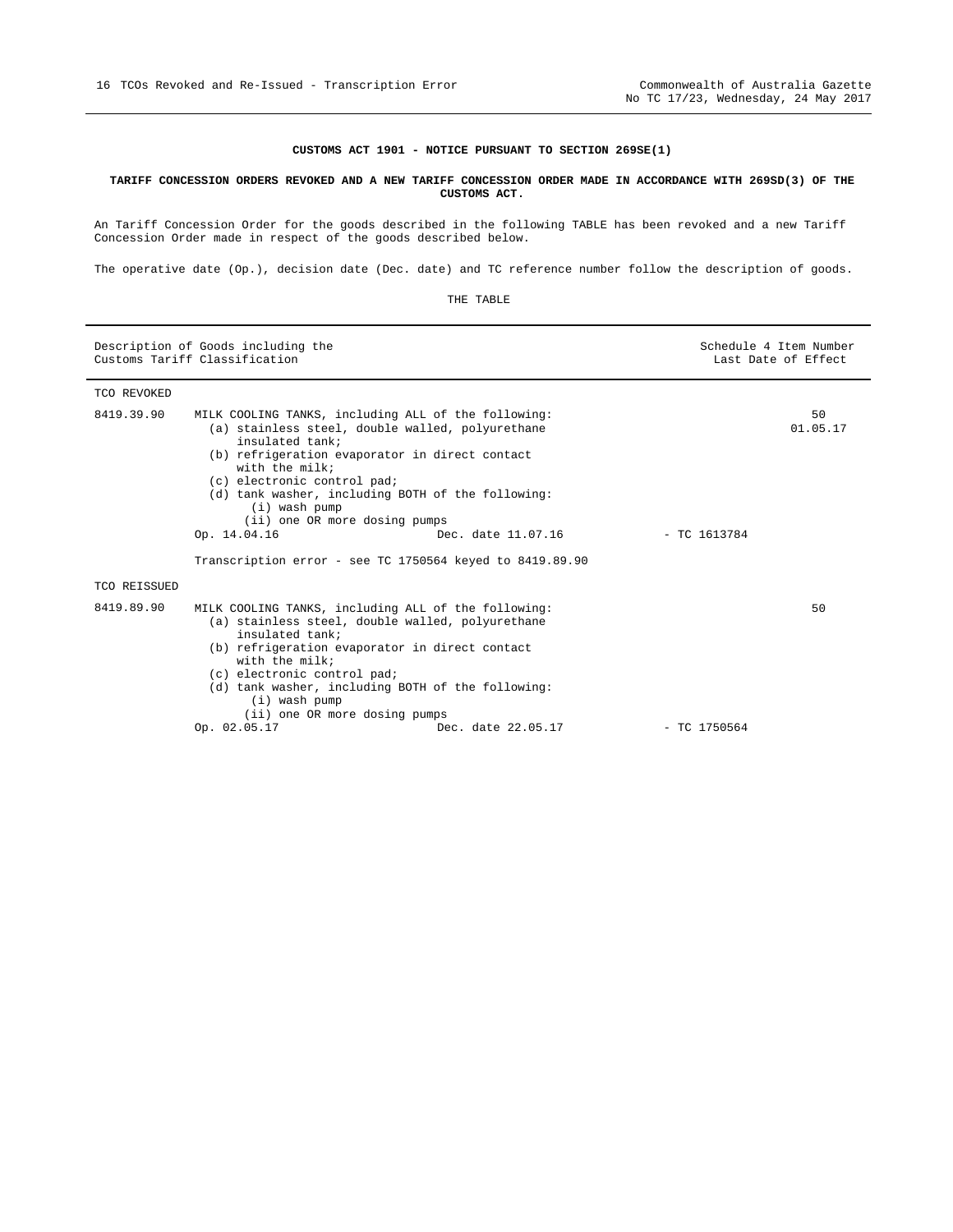#### **NOTICE OF DETERMINATIONS MADE UNDER PART XVI OF THE CUSTOMS ACT 1901**

Under subsection 273B(2) of the Customs Act 1901, notice is hereby given of the making of determinations applying to goods of a kind specified in the table below.

In the table:

(i) the first column specifies the kind of goods to which the determination applies, any conditions specified in the determination, the commencement and cessation dates of the determination and the determination reference number;

(ii) the second column specifies the item in Schedule 4 to the Customs Tariff Act 1995 that applies to the specified goods;

(iii) 'AD' indicates the determination was made by AusIndustry;

Goods ancillary to an EPBS project, including office equipment, buildings, office/personnel accommodation and goods used in activities such as land preparation, road construction and maintenance, transportation (other than pipes, pipelines, conveyors, power transmission lines, flexible flow lines, etc integral to the project and used to convey gas liquids, minerals, electricity or other materials or goods) and the provision of telecommunications and other general services are excluded. Materials, consumables and construction and servicing equipment, including all fuels, oils lubricants, adhesives, filters, protective garments, tools, ladders (other than articles auxiliary to and designed to be permanently attached to eligible goods under EPBS, such as pylons, supporting structures, staircases, ladders, railings, etc) paint, varnish and the like are ineligible under EPBS, as are spare parts used for on-going maintenance beyond the commissioning of the project.

EPBS determinations also apply to all goods listed in the determination when they are imported in multiple shipments, which may be from different locations at different times.

Where a number of EPBS determinations are issued for a particular eligible good, all associated determinations must not exceed the quantity of goods approved by the Delegate in the EPBS Project Eligible Goods List

| THE | TABLE |
|-----|-------|
|-----|-------|

| Description of Goods<br>Dates of Effect                                                                                                                                                                                                                                                      |                 | Schedule 4<br>Item Number |
|----------------------------------------------------------------------------------------------------------------------------------------------------------------------------------------------------------------------------------------------------------------------------------------------|-----------------|---------------------------|
| polyethylene terephthalate (PET) resin, having all of the<br>following:<br>(a) intrinsic viscosity NOT less than 0.82 decilitres per gram; and<br>(b) an acetaldehyde (AA) level of less than one (1) part per<br>million. for use specifically in the manufacture o<br>13.08.17 to 12.08.19 | $-$ AD 01004300 | 46                        |
| polyethylene terephthalate (PET) resin, having ALL of the<br>following:<br>(a) intrinsic viscosity NOT less than 0.82 decilitres per gram; and<br>(b) an acetaldehyde (AA) level of less than one (1) part per<br>million. for use specifically in the manufacture o<br>13.08.17 to 12.08.19 | $-$ AD 01004301 | 46                        |
| polyethylene terephthalate (PET) resin, having ALL of the<br>following:<br>(a) intrinsic viscosity NOT less than 0.82 decilitres per gram; and<br>(b) an acetaldehyde (AA) level of less than (1) part per million<br>for use specifically in the manufacture of bot<br>13.08.17 to 12.08.19 | $-$ AD 01004302 | 46                        |
| polyethylene terephthalate (PET) resin having ALL the following:<br>(a) intrinsic viscosity NOT less than 0.82 decilitres per gram; and<br>(b) an acetaldehyde (AA) level of less than one (1) part per<br>million. for use specifically in the manufacture of bo<br>13.08.17 to 12.08.19    | $-$ AD 01004303 | 46                        |
| polyethylene terephthalate (PET) resin, having ALL of the following:<br>(a) intrinsic viscosity NOT less than 0.82 decilitres per gram; and<br>(b) an acetaldehyde (AA) level of less than one (1) part per<br>million. for use specifically in the manufacture o<br>13.08.17 to 12.08.19    | $-$ AD 01004304 | 46                        |